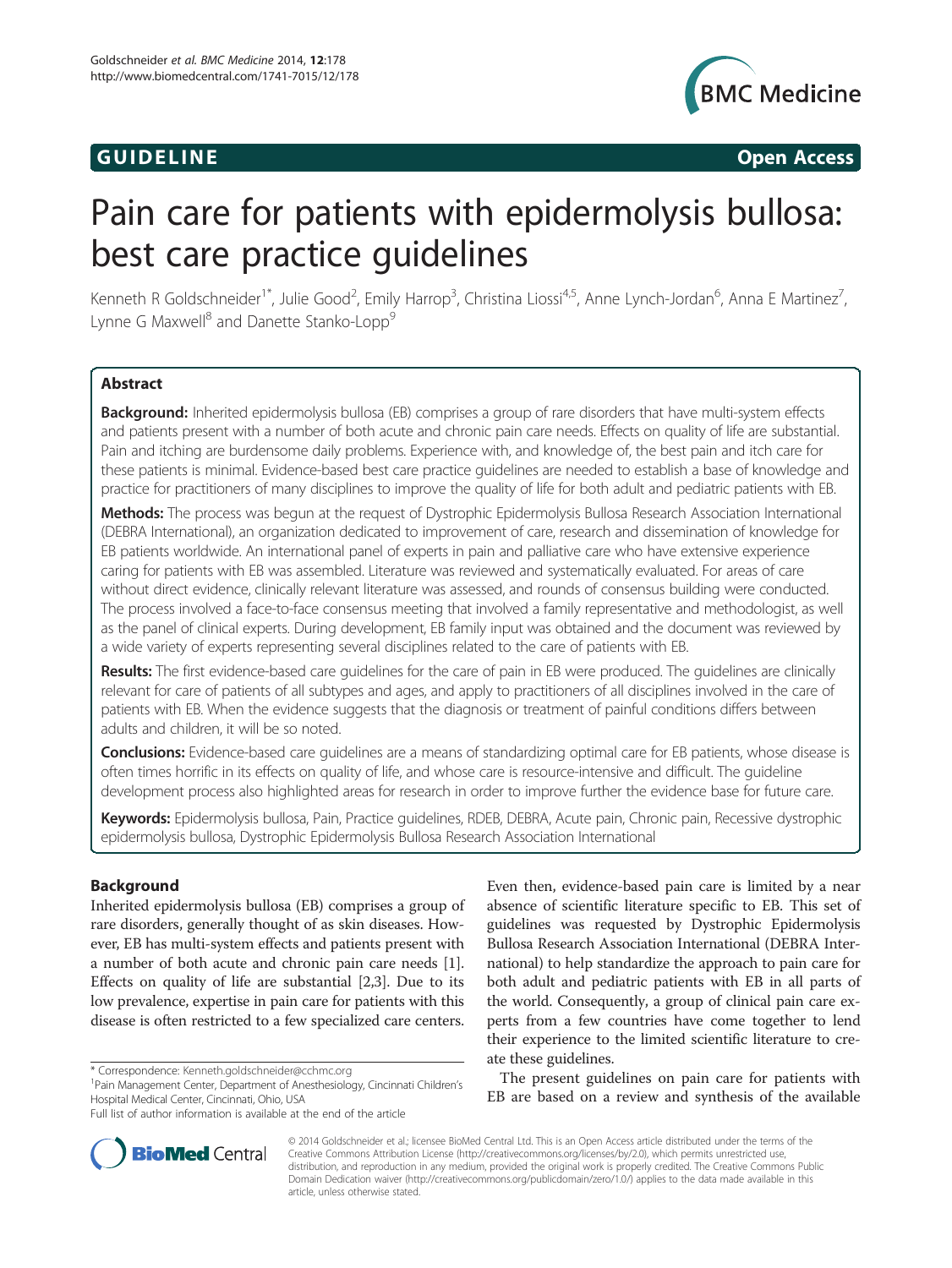literature, guided by expert consensus and thoughtful application of theory. The guidelines are divided into four topics: psychological treatment of pain and pruritus, acute pain, chronic and recurrent pain, and special topics. The Psychological and Integrative Treatments section leads off because the information it contains applies to all the topics that follow. The Acute Pain section focuses on postoperative pain. The Chronic and Recurrent Pain section includes dressing changes, baths, skin pain and joint and other body pains. The Special Topics section includes pain care in infants with EB and pain care at the end of life. While not pain per se, itching is a major source of discomfort [\[4](#page-18-0)] and is also discussed.

The aim of the guidelines is to provide the user with information on pain care for children and adults with EB. These guidelines can be applied to all patients diagnosed with hereditary forms of EB. Patients with acquired forms are not included in the guidelines. The guidelines contain two types of guidance. Recommendations are graded and highlighted in text boxes at the end of the manuscript. Good Practice Points are located at the end of each topical section and summarize concepts and best practices, based on the clinical experience of the guidelines development group.

The daily routine of many patients with severe forms of EB will have a number of painful events, each of which may suggest the need for intervention. However, addressing each one pharmacologically may lead to a level of sedation that prevents a meaningful level of productivity. It is important to discuss the needs of the patient and the options for caring for those needs with the patient and family. Together, the patient, family and practitioner can transform the guidelines into an individualized care plan. It is to be expected that each patient's needs will be dynamic; periodic review of the needs and goals will optimize care at each step of the patient's life.

Of note, the term 'EB' will be used throughout the text. However, four major types of EB are known and are categorized as Simplex (EBS), Junctional (JEB), dystrophic types (DEB) and Kindler Syndrome. A recent consensus statement was released that reclassified the subtypes further based on anatomic location within the skin and pattern of involvement, and discouraged the use of eponyms (with the exception of Kindler Syndrome). EBS is sub-typed as EBS suprabasal and EBS basal, JEB as JEB generalized and JEB localized, DEB as Recessive DEB and Dominant DEB (RDEB and DDEB, respectively) [\[5](#page-18-0)]. Additionally, there are at least 18 genes associated with the different types of EB [[5\]](#page-18-0). The proposed new classification does not address the relation to painful conditions, and, thus, the four major types will be referenced throughout the guidelines. There is a wide range of severity within the types. EBS is usually due to

autosomal dominant mutations in keratin 5 or 14 or in plectin and is often of milder severity. JEB can result from mutations in any of six different basement membrane components, is inherited as an autosomal recessive disorder, and can range from mild to fatal early in life. DEB can be in a mild dominant form (DDEB) or a more severe recessive one (RDEB), both due to mutations in collagen 7. The recommendations that follow are intended to be generally applicable to all patients with EB who experience pain. The pain conditions vary in prevalence among the types of EB, and readers will find relevant guidelines to apply in the care of the particular pain problems they and their patients face. Resources (for example, particular medications and formulations, trained medical, nursing and therapy personnel) will vary by location, and practitioners and families will, therefore, need to adapt the recommendations based on what is available in their locale. DEBRA International [[6\]](#page-18-0) is an optimal facilitating organization that can aid implementation of the guidelines by way of providing information, support and means of contacting expert care providers.

## Methods

In 2011, a multidisciplinary working group formed to develop best care practice guidelines for pain associated with EB. The group comprised representatives from nursing, medicine and psychology who were expert in the clinical care of patients with EB. Guidelines topics and subtopics were chosen by the multidisciplinary group with input from outside clinicians, based on issues presented in the literature, seen clinically and raised for discussion at DEBRA International Congress meetings. Individuals or small groups were assigned to the various subtopics. After relevant literature was reviewed, preliminary recommendations for each subsection were made. Recommendations were circulated by email among the entire panel of experts for review and input/feedback was incorporated. Initial citations were added or removed as required for accuracy and appropriateness, and criticism made of areas of weakness. Thus, the group formed the first iteration of expert consensus. The revised recommendations were recirculated to the group for review, to establish consensus more firmly. A panel of outside reviewers, comprising both clinicians and patients/families, then reviewed the document for comprehensibility, omissions and applicability.

Following external review (see Acknowledgements for reviewers), funding became available and a subsequent systematic evidence review was conducted by a trained methodologist (author DSL). Clinical questions and the systematic search strategy were developed, based on the guideline topics and subtopics from the working group. The population of interest comprises patients with pain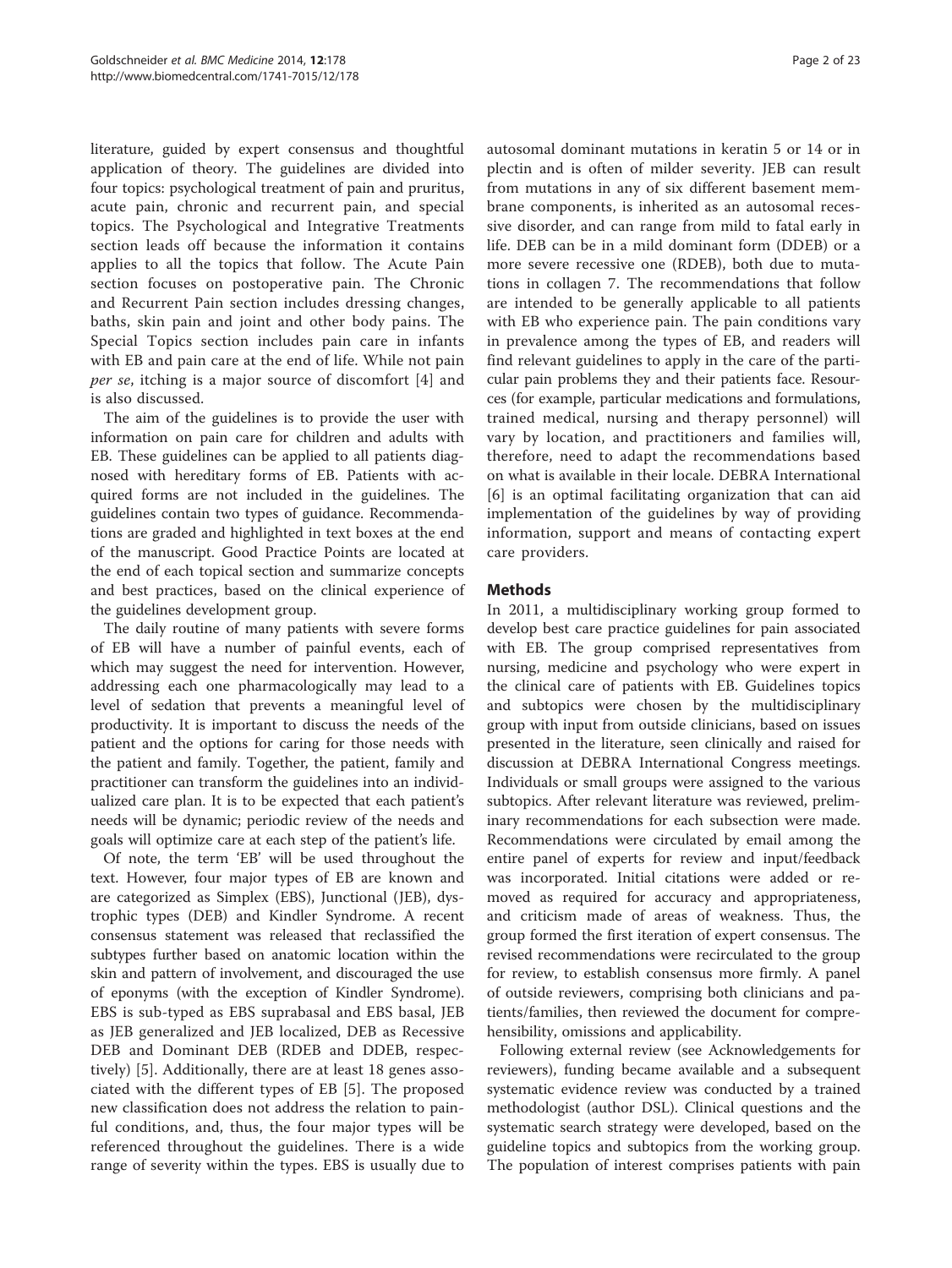who have any variant of EB. The interventions included, but were not limited to, pharmacological, holistic, psychological, psychical therapy and/or environmental interventions. Outcomes of interest were improvement in symptom control (for example, pain, itch) and level of function.

Systematic literature searches were conducted using MedLine, CINAHL, PsycInfo and The Cochrane Library. Search terms for 'epidermolysis bullosa' and 'pain', 'regional anesthesia', or 'nerve block' were used as medical subject headings and/or keywords in all databases. The search was only limited to articles published in English. No other restrictions, limits or filters were used. Publication dates were not restricted for any topic or subtopic, as the diagnosis is rare and there were few studies of higher level, directly-related evidence (that is, systematic reviews, meta-analyses, randomized controlled trials). Reference lists were searched to identify studies. Studies submitted by the working group and used in the initial consensus processes were also reviewed. The most recent systematic search for pediatric acute, chronic, or recurrent pain management in EB patients was conducted in December 2011.

Citations from the evidence searches were reviewed by title and abstract for potential inclusion, regardless of study design ( $n = 1,061$ ). Evidence related to the clinical questions from systematic reviews, meta-analyses and RCTs as well as observational studies, case reports and expert opinion articles were reviewed (see Figure 1). A total of 57 references were found and evaluated that were specific to the cross match of EB and the painrelated keywords (see above), of which only 8 were included into specific recommendations. The rationale for including and excluding these references is found in Table [1](#page-3-0) and in Additional file [1.](#page-17-0)

All included articles were critically appraised using evidence appraisal forms from the LEGEND (Let Evidence Guide Every New Decision) evidence evaluation system [[7,8\]](#page-18-0). The methodologist assessed risk of bias in the included studies by evaluating quality for all individual studies by domain and study design. The quality levels for included studies were recorded (see Table [2](#page-3-0)). The reader will find the evidence level for each article used to directly support each recommendation noted after its citation in the Reference section of the Summary of recommendations (Table [3](#page-4-0)). Age specificity of each recommendation is also noted. Data were collected on descriptive characteristics of patients, characteristics of the pain management interventions, and associated outcomes of reported pain management interventions. Using the Grade for the Body of Evidence tool in the LE-GEND system [\[7](#page-18-0)] provided objective criteria for evaluating evidence related to each recommendation (see Table [4\)](#page-6-0).

Given the paucity of data for statistical analysis, it was deemed appropriate to conduct a face-to-face consensus meeting on 4, 5 May 2012 in Cincinnati, OH. The LE-GEND tool for Judging the Strength of a Recommendation (see Table [4\)](#page-6-0) was used as a guide for finalizing recommendation statements by discussing the body of evidence and discussing safety/harm and other dimensions [[7\]](#page-18-0). The overall GRADE (A, B, C, D) for each recommendation statement was then determined, based on this process and the established criteria for GRADE [[9,10\]](#page-18-0).

## Updating procedure

The guidelines will be updated every three years after the first version. If new relevant evidence is detected before the update, the information will be published on the

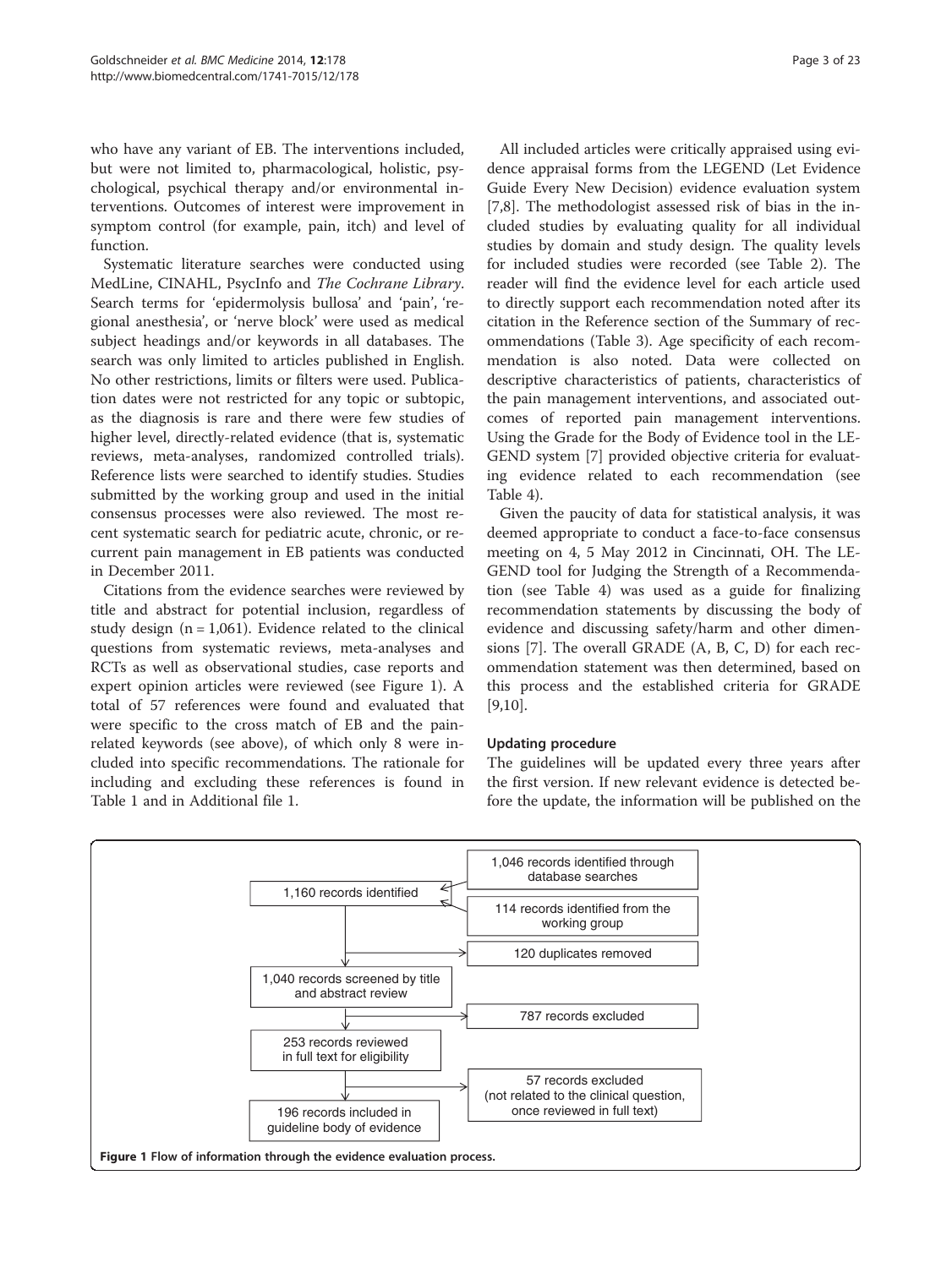| <b>Study citation</b>         | Study type                        | Population (setting, patients)                                                                                                     | Intervention/Comparison groups                                                                                                                                                                                                                                                                                                             | <b>Outcomes</b>                                                                                                                                                                                      |
|-------------------------------|-----------------------------------|------------------------------------------------------------------------------------------------------------------------------------|--------------------------------------------------------------------------------------------------------------------------------------------------------------------------------------------------------------------------------------------------------------------------------------------------------------------------------------------|------------------------------------------------------------------------------------------------------------------------------------------------------------------------------------------------------|
| Chiu 1999 [68]                | Case report                       | Country: Canada Setting: Children's<br>Hospital Age: 11 years Gender:<br>Male Patient with Severe JEB                              | Amitryptiline (25 mg at night) was<br>prescribed and patient started on a<br>program of cognitive behavioral<br>training (hypnotic imagery, distraction).<br>Oral midazolam (7.5 mg) was initiated<br>20 minutes prior to bath or dressing<br>change                                                                                       | Pain management                                                                                                                                                                                      |
| Goldschneider<br>2010 [41,42] | Review articles                   | Country: United States Setting:<br>Children's Hospital Patients<br>with FB                                                         | Pain management and prevention                                                                                                                                                                                                                                                                                                             | Pain management                                                                                                                                                                                      |
| Herod 2002 [44]               | Review article                    | Country: England (London) Setting:<br>Children's Hospital Patients with EB                                                         | General pain management                                                                                                                                                                                                                                                                                                                    | Pain management                                                                                                                                                                                      |
| Mellerio 2007 [152]           | Review article                    | Country: United States, England,<br>Chile Setting: Hospital Patients<br>with EB                                                    | Medical management                                                                                                                                                                                                                                                                                                                         | General pain management                                                                                                                                                                              |
| Saroyan 2009 [156]            | Case report                       | Country: United States Setting:<br>Hospital Female infant with EBS,<br>severe, Dowling-Meara subtype                               | Use of IV ketamine given orally Oral<br>administration of IV ketamine (10 mg/mL,<br>Monarch Pharmaceuticals) at a starting<br>dose of 0.5 mg (0.125 mg/kg/ dose) Over<br>four days, the dose was titrated to 3 mg<br>(0.75 mg/kg/dose) in response to observed<br>effect                                                                   | Achieve analgesia during<br>painful dressing changes                                                                                                                                                 |
| van Scheppingen<br>2008 [4]   | Qualitative study<br>(Interviews) | Country: Netherlands Setting:<br>Center for Blistering Diseases<br>Age: 6 to 18 years Children<br>with different (sub)types of EB) | Interviews conducted at homes or in hospital<br>Questions explored were: (i) What problems<br>do children with EB actually experience as<br>being the most difficult? (ii) What is the<br>impact of these problems on their daily life?<br>(iii) Are there differences in experiences<br>between mildly and severely affected<br>children? | Themes of pain for severe<br>disease (generalized blistering<br>with motion impairment) and<br>for mild disease (localized<br>blistering or generalized<br>blistering without motion<br>impairment). |
| Watterson 2004 [74]           | Case report                       | Country: United States Setting:<br>Hospital Children with EB using<br>peripheral opioids                                           | Topical morphine gel applied to the most<br>painful areas of skin at that time for each<br>child                                                                                                                                                                                                                                           | Pain scores                                                                                                                                                                                          |

#### <span id="page-3-0"></span>Table 1 EB-specific articles used in producing recommendations

EB, epidermolysis bullosa, EBS, epidermolysis bullosa simples; JEB, junctional epidermolysis bullosa.

web page for DEBRA International that is dedicated to clinical the Pain guidelines [\[11](#page-18-0)].

## Results and discussion Psychological and integrative approaches Introduction

A biopsychosocial approach emphasizing medical, psychological and physical therapies for pain management has been suggested to be the most useful for adults and

|  | Table 2 Evidence levels [8] |  |  |
|--|-----------------------------|--|--|
|--|-----------------------------|--|--|

| <b>Quality level</b> | <b>Definition</b>                                                                 |
|----------------------|-----------------------------------------------------------------------------------|
| $1a^a$ or $1b^a$     | Systematic review, meta-analysis,<br>or meta-synthesis of multiple studies        |
| $2a$ or $2b$         | Best study design for domain                                                      |
| 3a or 3b             | Fair study design for domain                                                      |
| 4a or 4b             | Weak study design for domain                                                      |
| 5a or 5b             | General review, expert opinion,<br>case report, consensus report,<br>or quideline |
| $\overline{5}$       | Local Consensus                                                                   |

 $a$  = good quality study; b = lesser quality study.

children with acute and chronic pain [[12\]](#page-18-0). This approach has also been advocated for EB patients [\[3](#page-18-0)] and should be initiated from early in youth and modified with maturation. It is recommended that psychological interventions be used in conjunction with physical and pharmacologic therapies.

## Types of therapies

Psychological therapies for pain management have been shown to modify pain intensity, reduce related distress, decrease pain-related functional disability and improve pain coping. Painful experiences amenable to treatment include acute pain related to procedures (for example, whirlpool treatments) or medical routines (for example, bandage changes, bathing), and chronic pain conditions such as headache, abdominal pain or other disease-related conditions. Psychological therapies include cognitive behavioral therapy (CBT), hypnosis, biofeedback and relaxation training, among others. CBT focuses on changing the catastrophic thinking and negative emotions surrounding pain as well as modifying lifestyle to promote wellness behavior despite chronic pain [[13](#page-18-0)]. Hypnosis is a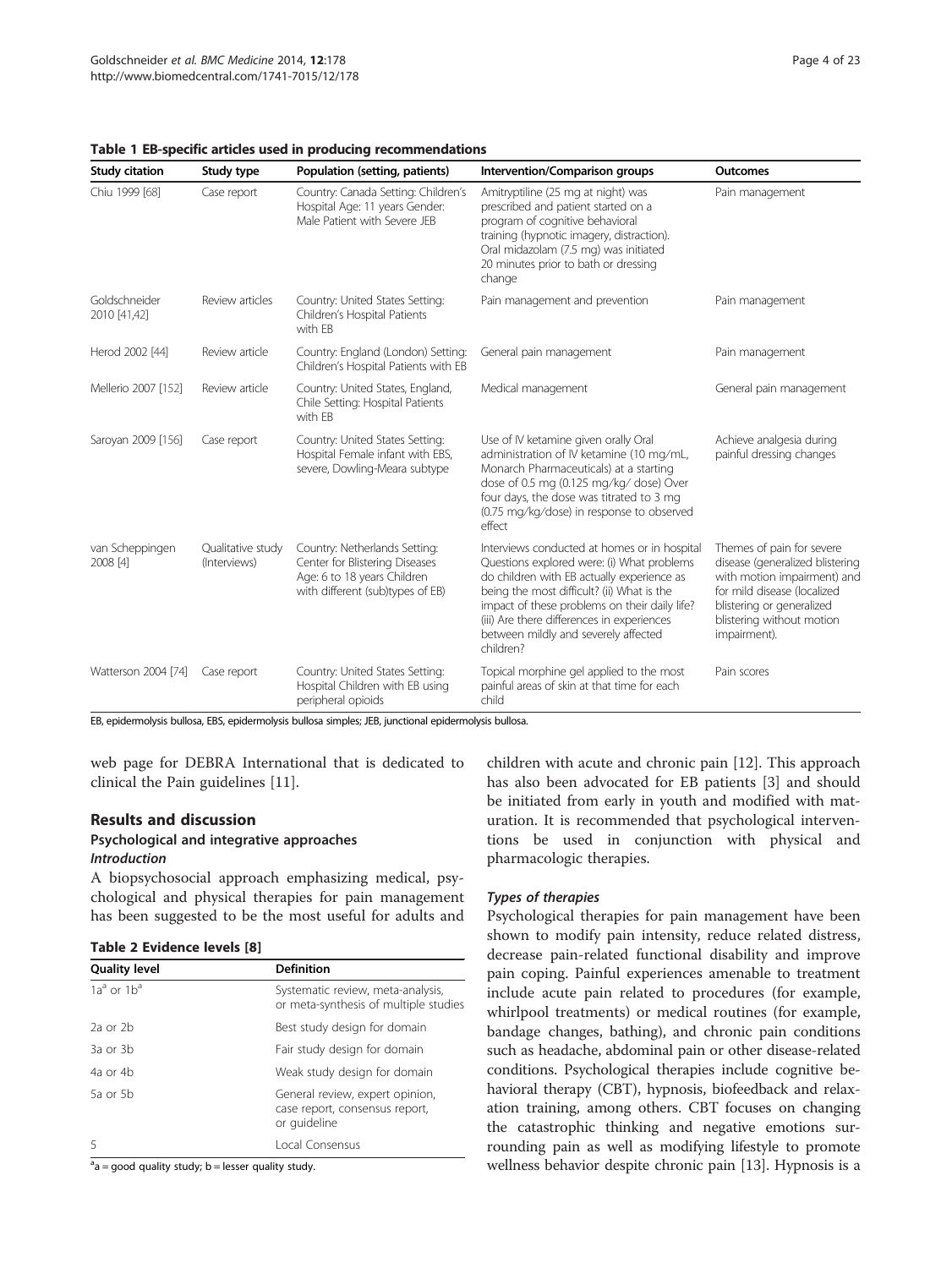## <span id="page-4-0"></span>Table 3 Summary of recommendations

| <b>Application</b>                                                                                                                                                                                                                                                                                                                               | Level of<br>recommendation group |           | Target age Key references (evidence grade)                                                                                                                                                                                  |
|--------------------------------------------------------------------------------------------------------------------------------------------------------------------------------------------------------------------------------------------------------------------------------------------------------------------------------------------------|----------------------------------|-----------|-----------------------------------------------------------------------------------------------------------------------------------------------------------------------------------------------------------------------------|
| A. Psychological therapies offer effective approaches to management of chronic and acute pain as well as itching.                                                                                                                                                                                                                                |                                  |           |                                                                                                                                                                                                                             |
| For chronic pain management use cognitive behavioral<br>therapy (CBT).                                                                                                                                                                                                                                                                           | B                                | All       | Gerik 2005 [13] (5a), Palermo 2005 [17] (5a)                                                                                                                                                                                |
| For acute pain management, offer the patient distraction,<br>hypnosis, visualization, relaxation or other forms of CBT                                                                                                                                                                                                                           | B                                | All       | Green 2005 [14] (5a), Uman 2006 [21]                                                                                                                                                                                        |
| Consider habit reversal training, and other psychological<br>techniques for management of pruritus                                                                                                                                                                                                                                               | C                                | All       | Chida 2007 [29] (1a), Ehlers 1995 [32] (2b), Azrin 1973 [30]<br>(4b), Hagermark 1995 [28] (5a), Rosenbaum 1981 [31] (5a)                                                                                                    |
| B. Postoperative pain can be handled as for other patients in the same setting, with modifications.                                                                                                                                                                                                                                              |                                  |           |                                                                                                                                                                                                                             |
| Basic perioperative assessment and pain treatments<br>should be used as for non-EB patients, with modification                                                                                                                                                                                                                                   | A                                | All       | Goldschneider 2010 [41] (5a), Goldschneider 2010b [42] (5a)                                                                                                                                                                 |
| Transmucosal (including intranasal fentanyl and<br>transbuccal opioids) should be considered for short<br>procedures and pain of brief duration when intravenous<br>and enteral routes are unavailable                                                                                                                                           | B                                | All       | Manjushree et al., 2002 [45] (2b); Borland et al., 2007 [46]<br>(2b); Desjardins et al., 2000 [47] (2a)                                                                                                                     |
| Perioperative opioid use must account for preoperative<br>exposure, with appropriate dose increases to account for<br>tolerance                                                                                                                                                                                                                  | B                                | All       | Hartrick 2008 [56] (1a), Mhuircheartaigh 2009 [55] (1a),<br>Viscusi 2005 [54] (2a)                                                                                                                                          |
| Regional anesthesia is appropriate for pain resulting from<br>a number of major surgeries. Dressing of catheters must<br>be non-adhesive and monitored carefully                                                                                                                                                                                 | C                                | All       | Diwan 2001 [51] (5a), Doi 2006 [53] (5b), Englbrecht<br>2010 [52] (5a), Kelly 1988 [48] (5b), Sopchak 1993 [49] (5a),<br>Yee 1989 [50] (5a)                                                                                 |
| C. Skin wounds and related pain are the hallmark of EB of most subtypes. Prevention and rapid healing of wounds through activity<br>pacing, optimal nutrition and infection control are important. A number of pharmacologic treatments are available                                                                                            |                                  |           |                                                                                                                                                                                                                             |
| Maintain optimal nutrition and mobility and treat<br>infections as indicated                                                                                                                                                                                                                                                                     | D                                | All       | Denyer 2010 [57] (5a)                                                                                                                                                                                                       |
| Consider topical therapies for pain                                                                                                                                                                                                                                                                                                              | C                                | All       | Cepeda 2010 [77] (1a), Lander 2006 [76] (1a), LeBon 2009<br>[73] (1a), Twillman 1999 [72] (5a), Watterson 2004 [74](5a)                                                                                                     |
| Systemic pharmacologic therapy should be adapted to<br>treat both acute and chronic forms of skin pain                                                                                                                                                                                                                                           | B                                | All       | Noble 2010 [59] (1a), Moore, 2011 [ 67] (1a), Nicholson<br>2009 [65] (1a)                                                                                                                                                   |
| Monitor potential long-term complications of chronically<br>administered medications                                                                                                                                                                                                                                                             | C                                | Pediatric | Huh 2010 [62] (4a), Camilleri 2011 [66] (5a), Chiu 1999 [68]<br>(5a), Cruciani 2008 [63] (5a), Gray 2008 [69] (5a)                                                                                                          |
| D. Baths and dressing changes require attention to both pain and anxiety                                                                                                                                                                                                                                                                         |                                  |           |                                                                                                                                                                                                                             |
| Anxiolytics and analgesics should be used for procedural<br>pain and fear. Care must be taken when combining such<br>medications due to cumulative sedative effects                                                                                                                                                                              | B                                | All       | Bell 2009 [85] (1a), Blonk 2010 [84] (1b), Ezike 2011 [82]<br>(2a), Desjardins 2000 [47] (2a), Borland 2007 [46] (2b),<br>Manjushree 2002 [45] (2b), Humphries 1997 [83] (2b),<br>Wolfe 2010 [81] (5a), Ugur 2009 [86] (5a) |
| Cognitive behavioral techniques should be implemented<br>as the child becomes old enough to use them<br>effectively. Specifically, distraction should be used for<br>younger children                                                                                                                                                            | B                                | All       | Green 2005 [14] (5a); Gerik 2005 [13] (5a), Palermo 2005<br>$[17]$ (5a)                                                                                                                                                     |
| Environmental measures such as adding salt to the water<br>to make it isotonic and keeping the room warm are<br>recommended                                                                                                                                                                                                                      | B                                | All       | Arbuckle 2010 [78] (5a), Cerio 2010 [79] (5a), Peterson<br>(Poster) 2011 [80] (5b)                                                                                                                                          |
| E. EB affects the gastrointestinal tract in its entirety. Pain from ulcerative lesions responds to topical therapy. GERD and esophageal<br>strictures have nutritional as well as comfort implications and should be addressed promptly when found. Maintaining good bowel habits<br>and reducing iatrogenic causes of constipation are crucial. |                                  |           |                                                                                                                                                                                                                             |
| Topical treatments are recommended for oral and<br>perianal pain                                                                                                                                                                                                                                                                                 | C                                | All       | Ergun 1992 [98] (4a), Travis 1992 [97] (4b), Marini 2001<br>[99] (5a), Buchsel 2008 [100] (5a), Buchsel 2003 [101] (5b),<br>Cingi 2010 [102] (2a)                                                                           |
| Therapy should be directed to manage gastroesophageal<br>reflux and esophageal strictures using standard<br>treatments                                                                                                                                                                                                                           | C                                | All       | Freeman 2008 [95] (4a)                                                                                                                                                                                                      |
| Constipation should be addressed nutritionally, with<br>hydration and addition of fiber in the diet to keep stool<br>soft, by minimizing medication-induced dysmotility and<br>with stool softeners                                                                                                                                              | C                                | All       | Belsey 2010 [112] (1a), Freeman 2008 [98] (4a), Hanson<br>2006 [113] (4a)                                                                                                                                                   |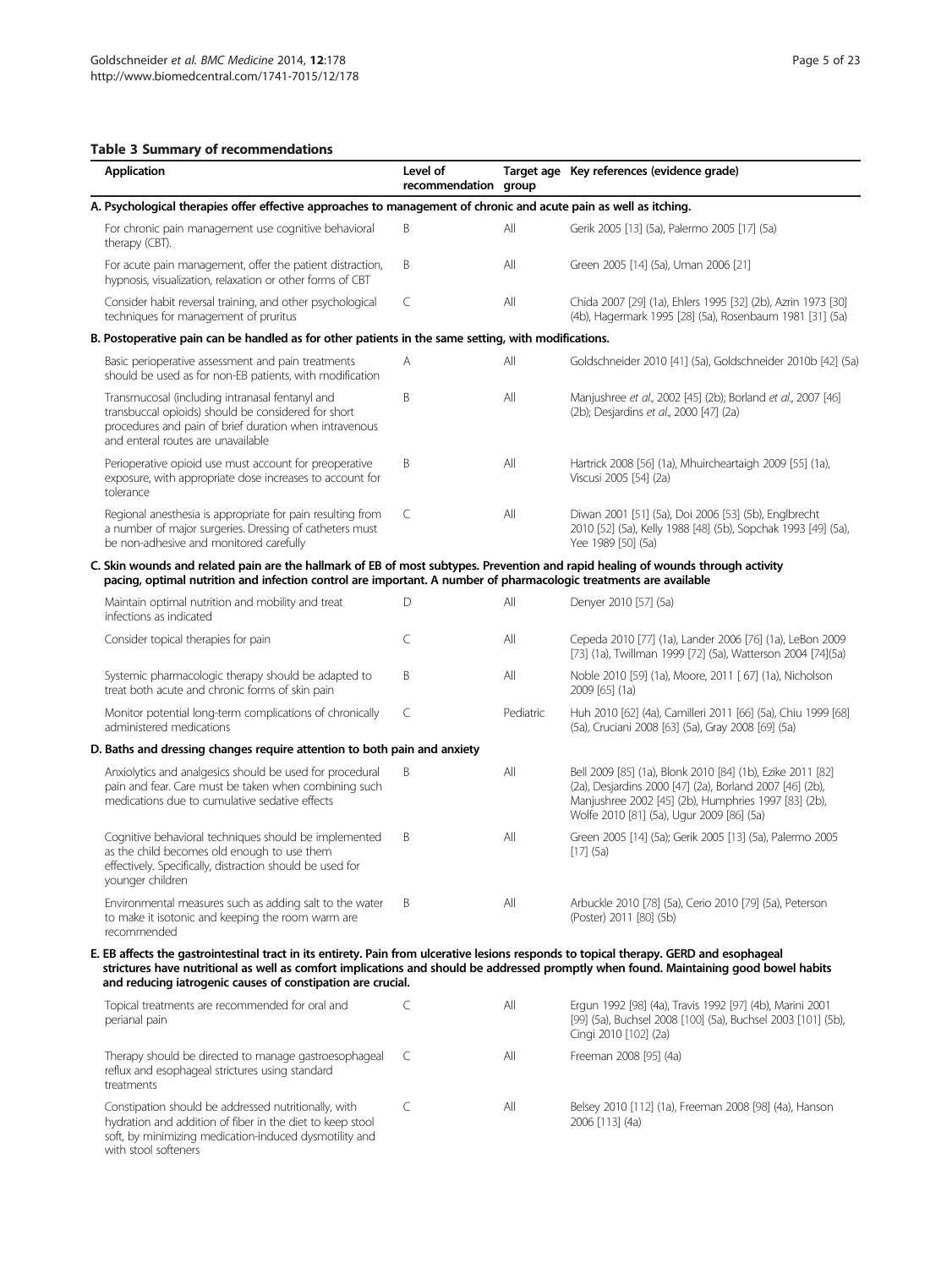#### Table 3 Summary of recommendations (Continued)

| F. Bone pain treatment must account for factors that include nutrition, mobility, potential occult fractures and is treated by combinations of<br>nutritional, physical, pharmacologic and psychological interventions. |   |                  |                                                                                                                                                                                     |
|-------------------------------------------------------------------------------------------------------------------------------------------------------------------------------------------------------------------------|---|------------------|-------------------------------------------------------------------------------------------------------------------------------------------------------------------------------------|
| Joint pain should be treated with mechanical interventions, C<br>physical therapy, CBT and surgical correction                                                                                                          |   | All              | Bruckner 2011 [126] (4b), Gandrud 2003 [131] (4b), Martinez<br>2010 [125] (5a), Lacativa 2010 [127] (5a), Tilg 2008 [128] (5a),<br>Noguera 2003 [130] (5a), Falcini 1996 [132] (5a) |
| Osteoporosis should be treated to reduce pain in EB                                                                                                                                                                     | D | All              | Levis 2012 [129] (1a), Martinez 2010 [125] (5a)                                                                                                                                     |
| Back pain should be addressed with standard<br>multi-disciplinary care                                                                                                                                                  | C | All              | Chou, et al., 2007 [133] (5a)                                                                                                                                                       |
| G. Corneal abrasions are common in EB, prevention and supportive care are appropriate                                                                                                                                   |   |                  |                                                                                                                                                                                     |
| Care should include general supportive and analgesic care, C<br>protecting the eye from further damage, and topical<br>therapies                                                                                        |   | All              | Watson, 2012 [136] (1a), Calder 2005 [138] (1a)                                                                                                                                     |
| H. Pain in infants is as widespread as in any other age, but unique pharmacologic, developmental and physiologic issues must be accounted for<br>in infants with all types of EB                                        |   |                  |                                                                                                                                                                                     |
| Assess patients as needed and prior to and after<br>interventions; health care workers should use validated<br>measures. (Grade: A)                                                                                     | A | Infants          | Gibbins 2014 [139] (2a) Stevens 2014 [140] (2a), Hummel<br>2008 [141] (2a), Krechel 1995 [142] (2b), Lawrence 1993<br>[143] (2b), Manworren 2002 [144] (2a)                         |
| Sucrose solutions should be administered for mild to<br>moderate pain alone or as an adjunct                                                                                                                            | B | Young<br>infants | Harrison 2010 [150] (1a), Yamada 2008 [149] (1a) Cignacco<br>2012 [151] (2a)                                                                                                        |
| Standard analgesics should be used in infants as in older<br>patients with careful attention to dosing and monitoring                                                                                                   | B | Infants          | Tremlett 2010 [153] (5a), MacDonald 2010 [154] (5b)                                                                                                                                 |
| I. End of Life pain care is an expected part of care for EB, which in many cases is life-limiting in nature. All basic principles of palliative care apply<br>as they do for other terminal disease states.             |   |                  |                                                                                                                                                                                     |
| Assess and manage physical, emotional and spiritual<br>suffering of the patient, while providing support for the<br>whole family                                                                                        | A | All              | Craig 2007 [165] (5a), AAP 2000 [166] (5b), WHO [167] (5b)                                                                                                                          |
| Opioids are the cornerstone of good analgesia in this<br>setting. Opioid rotation may need to be considered to<br>improve analgesia and reduce side effects, and adjuncts<br>may need to be added                       | B | All              | Eisenberg 2009 [174] (1a), Quigley 2010 [172] (1a), Davies<br>2008 [61] (4a), Bruera 1996 [171] (4b), Watterson 2005 (5b)                                                           |
| Consider targeted medication for neuropathic pain when<br>pain proves refractory to conventional therapies                                                                                                              | D | All              | Allegaert 2010 (5a), Saroyan 2009 (5a). Clements 1982 (5a),<br>Watterson 2005 [87] (5b)                                                                                             |
| Continuous subcutaneous infusion of combinations of<br>medication is an option when parenteral therapy is<br>needed in the terminal phase                                                                               | C | All              | Reymond 2003 [178] (2b), O'Neil 2001 [176] (5a), Watterson<br>2005 [87] (5b)                                                                                                        |
| Where needed, breakthrough medication can be given<br>transmucosally (oral or nasal) for rapid onset and avoidance<br>of the enteral route                                                                              | B | All              | Zeppetella 2009 [182] (1a)                                                                                                                                                          |
| J. A combination of environmental, cognitive-behavioral and pharmacologic therapies are available for use for EB-related pruritus, which can be a<br>severe symptom of the disease.                                     |   |                  |                                                                                                                                                                                     |
| Use environmental and behavioral interventions for itch<br>control                                                                                                                                                      | C | All              | Nischler 2008 [183] (5b), EB Nurse Website [187] (5b)                                                                                                                               |
| Antihistamines are recommended and can be chosen<br>depending upon desirability of sedating effects                                                                                                                     | D | All              | Ahuja 2011 [188] (2b), Goutos 2010 [186] (3a)                                                                                                                                       |
| Gabapentin, pregabalin, TCA, SNRIs and other<br>non-traditional antipruritics agents should be strongly<br>considered for itch treatment                                                                                | C | All              | Goutos 2010 [186] (3a), Ahuja 2013 [189] (2a), Murphy 2003<br>$[197]$ (2a)                                                                                                          |

EB, epidermolysis bullosa; GERD, gastroesophageal reflux disease; SNRI, serotonin norepinephrine reuptake inhibitors; TCA, tricyclic antidepressant.

psychological state of heightened awareness and focused attention, in which critical faculties are reduced and susceptibility and receptiveness to ideas are greatly enhanced [[14](#page-18-0)]. Relaxation training usually includes techniques, such as diaphragmatic breathing, muscle relaxation and visualization/imagery, that assist in adaptive coping via

distraction, reduced emotional arousal and activation of the parasympathetic nervous system. While these interventions are frequently patient-focused, CBT can also include parent/family training related to behavioral management, reducing caregiver distress and enhancing environmental factors necessary for positive coping [[15](#page-18-0)].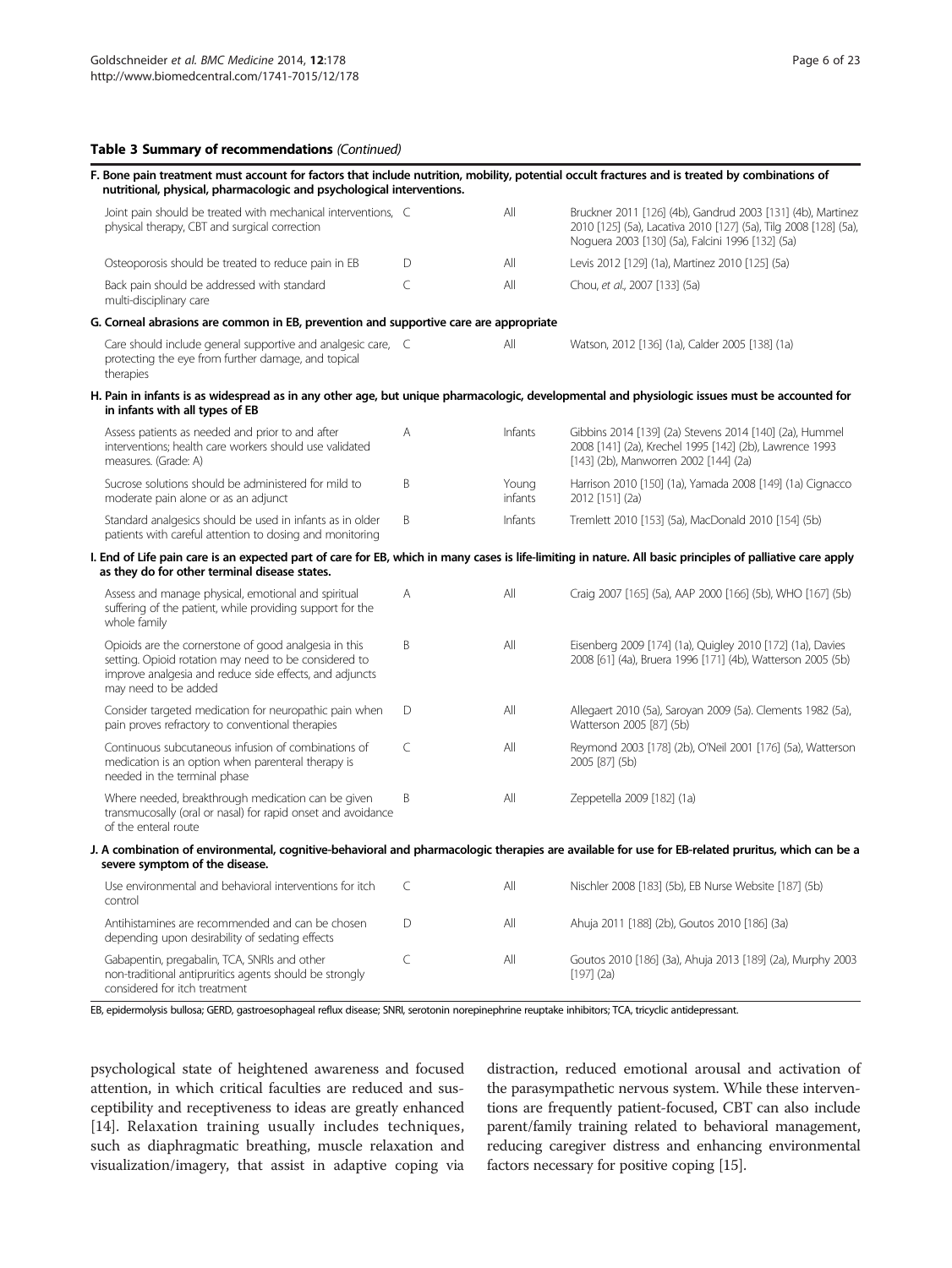<span id="page-6-0"></span>Table 4 Table for judging the strength of a recommendation [[8\]](#page-18-0)

| <b>Dimension</b>                                         | <b>Definition</b>                                                   |
|----------------------------------------------------------|---------------------------------------------------------------------|
| Grade of the body of evidence                            | High, Moderate, Low, Not Assignable                                 |
| Safety/harm (side effects and<br>risks)                  | Minimal, Moderate, Serious                                          |
| Health benefit to patient                                | Significant, Moderate, Minimal                                      |
| Burden on patient to adhere to<br>recommendation         | Low, Unable to determine, High                                      |
| Cost-effectiveness to healthcare<br>system               | Cost-effective, Inconclusive, Not<br>cost-effective                 |
| Directness of the evidence for<br>this target population | Directly relates, Some concern of<br>directness, Indirectly relates |
| Impact on morbidity/mortality<br>or quality of life      | High, Medium, Low                                                   |

As an adjunct to relaxation training, biofeedback monitors physiological functions (for example, heart rate, muscle tension, temperature) in order to improve control of bodily processes that might ease chronic pain. Frequently, sensors are attached to the skin by adhesive, which is relatively contraindicated in EB. Clip on pulse oximeter probes can be safely used in patients with EB to track heart rate, and provide an alternative method of biofeedback.

## Efficacy of psychological interventions in chronic and acute pain management

Psychological therapies have been shown to be effective in decreasing pain intensity and frequency in other pediatric chronic pain conditions [\[16,17](#page-18-0)] with emerging evidence showing improvement in pain-related functional disability as well [[17,18](#page-18-0)]. The addition of biofeedback to relaxation training does not necessarily result in superior pain outcomes [[17](#page-18-0)]. Modest data support the use of CBT in adults with chronic pain and disability [\[19](#page-18-0)] (see Box 1).

## Box 1. Recommendations for use of cognitive behavioral therapies in EB

- 1. For chronic pain management use cognitive behavioral therapy (CBT). (Grade: B)
- 2. For acute pain management, offer the patient distraction, hypnosis, visualization, relaxation or other forms of CBT. (Grade: B)
- 3. Consider habit reversal training, and other psychological techniques for management of pruritus. (Grade: C)

Psychological interventions are useful for the management of acute pediatric pain (see Box 1) although evidence for their efficacy varies depending on the type of pain. For procedure related pain, particularly needle procedures, distraction, hypnosis and CBT are effective, evidence based interventions [[20](#page-18-0)-[24\]](#page-18-0).

In a review of non-pharmacological treatments to reduce the distress due to acute wound care in burn patients, some evidence has been shown that healthcare provider interventions (massage and maximizing patient control and predictability), child interventions (for example, virtual reality gaming [[25\]](#page-18-0) and therapist coaching of stress management techniques [[26\]](#page-19-0)) are beneficial.

For postoperative pain, there is insufficient evidence for the efficacy of most psychological interventions, but preparation, guided imagery and CBT are promising [\[27\]](#page-19-0).

## Psychological interventions for itch

Patients with EB may experience severe itch, which not only intensifies their suffering but can also be a source of social embarrassment secondary to the appearance of the excoriated skin and the preoccupation with scratching in social situations. Beyond this, damage of the integrity of the skin can create a portal of entry for systemic infections. Regardless of the underlying cause, itch evokes the behavior of scratching that increases inflammation and stimulates nerve fibers, leading to more itching and scratching [\[28](#page-19-0)]. Perpetuation of the itchscratch cycle alters the integrity of skin leading to barrier damage. Scratching also causes undesirable changes in skin, such as lichenification and prurigo nodule formation. Successful treatment of itch requires interruption of this cycle. Non-pharmacological treatments, such as CBT, hypnosis, meditation, prayer, biofeedback and eye movement desensitization and reprocessing (EMDR), have been used with some success in both adults and children with conditions such as atopic dermatitis [[29](#page-19-0)]. Habit reversal is a specific behavioral intervention whereby habitual behaviors are brought into conscious awareness and specific behavioral techniques are developed as a competing response to the urge to itch [[30,31](#page-19-0)] (see Box 1). In practice, this technique is frequently combined with CBT and relaxation as part of a treatment package applicable to patients of all ages [\[29,32](#page-19-0)].

## Integrative medicine therapies

Complementary and alternative medicine (CAM) practices constitute therapies that are often requested by patients and families for a variety of chronic pain conditions. This class of treatments includes, but is not limited to: acupuncture, meditation, massage, herbal preparations, yoga and chiropractic work. The evidence for therapies such as acupuncture [[33](#page-19-0)], music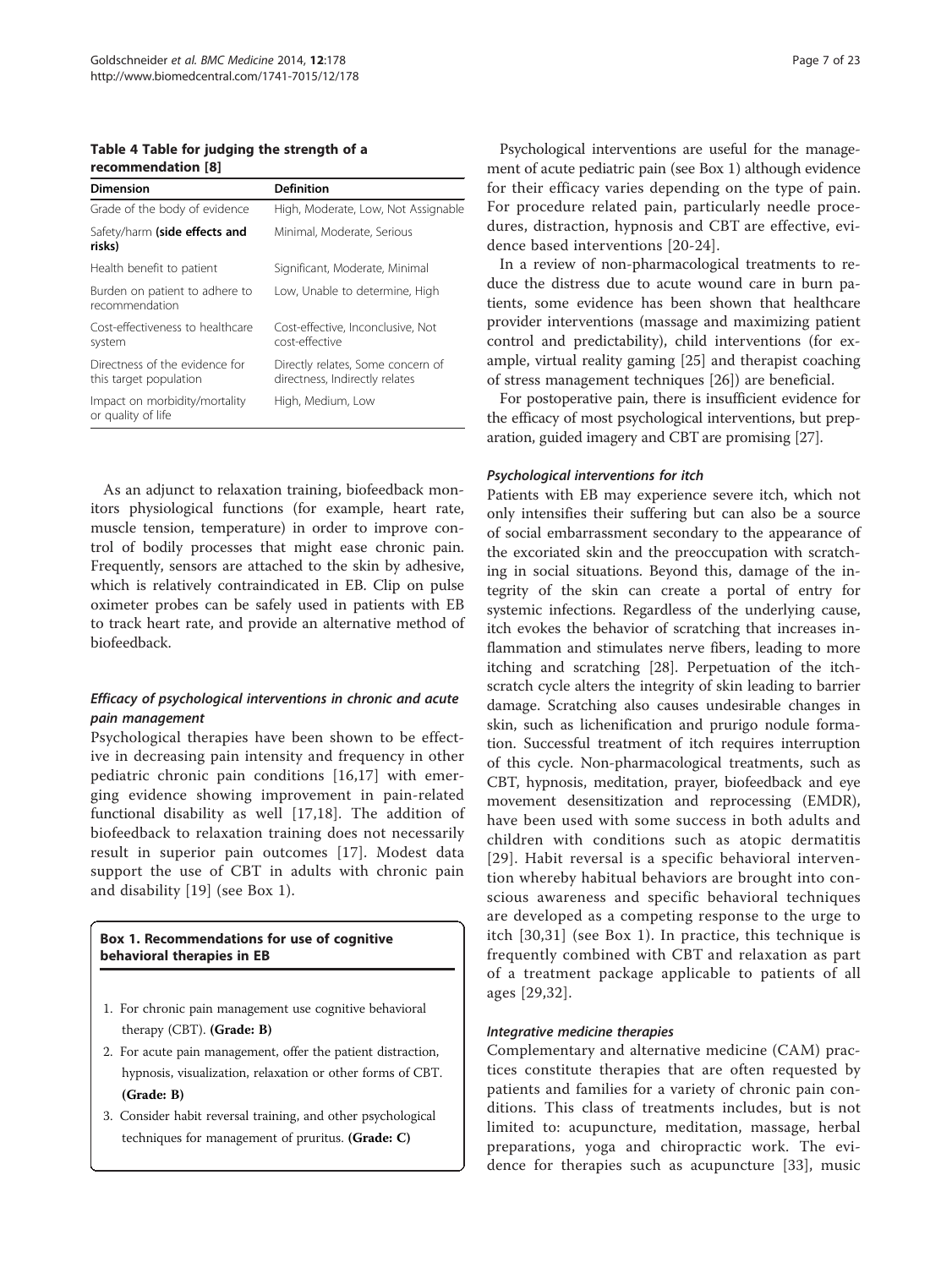therapy [\[34\]](#page-19-0), chiropractic care, or yoga [\[35](#page-19-0)] is modest in the pediatric and adult pain populations, with no specific studies in EB. Prima facie evidence would suggest that massage and chiropractic interventions might be harmful given the skin fragility and the osteopenia that is often seen in EB. With regard to herbal supplementation, one of the chief side effects for a number of these preparations is bleeding, although the evidence is not clear [[36](#page-19-0)]. Thus, this treatment may be contraindicated in patients having surgery, open wounds or a history of gastrointestinal tract bleeding. The active ingredients in the herbal preparations may also have interactions with any other prescribed medication; attention to potential drug-drug interactions should be considered.

Good practice points Assessment of the suitability of psychological therapies for EB patients experiencing chronic and acute pain should always take into account developmental issues including age, cognitive level and psychopathology [\[37\]](#page-19-0). Include parents in behavioral pain management interventions [[38\]](#page-19-0) for children and adolescents.

## Acute pain care: postoperative pain management Introduction

As a multisystem disorder, EB causes a variety of disruptions to body systems that are amenable to surgical intervention. While there are no controlled trials of postoperative pain therapies in EB, general principles of pain care apply.

## Assessment

As for all patients, pain should be regularly assessed, and then reassessed after intervention to evaluate analgesic efficacy and detect side effects. Numeric rating scales have been shown to be effective for children of a developmental level above eight years who can verbalize their pain scores as well as for adults. Pain assessment in younger or nonverbal patients can be completed using the Face Legs Arms Cry Consolability (FLACC) and Children's Hospital of Eastern Ontario Pain Scale (CHEOPS) [[39,40](#page-19-0)] augmented by reports of parents or other close family care-givers.

## Systemic therapies

Analgesic treatment starts before and during surgery and includes the use of opioids, non-steroidal antiinflammatory drugs, acetaminophen and, when appropriate for the type of surgery, regional anesthesia [\[41,42](#page-19-0)]. Patient controlled analgesia (PCA) technology is a safe and useful way to deliver opioids to patents of all ages with EB, as it is for non-EB patients (see Box 2).

## Box 2. Recommendations for acute pain care in EB

- 1. Basic perioperative pain assessment and treatments should be used as for non-EB patients, with modification. (Grade: A)
- 2. Transmucosal (including intranasal fentanyl and trans buccal opioids) should be considered for short procedures and pain of brief duration when intravenous and enteral routes are unavailable. (Grade: B)
- 3. Perioperative opioid use must take preoperative exposure into consideration, with appropriate dose increases to account for tolerance. (Grade: B)
- 4. Regional anesthesia is appropriate for pain resulting from a number of major surgeries. Dressing of catheters must be non-adhesive and monitored carefully. (Grade: C)

In the postoperative period, EB patients may be slow to resume oral intake, especially after oropharyngeal procedures, such as esophageal dilatation or dental rehabilitation. For patients lacking gastrostomy tubes, intravenous analgesia may be required. Intravenous analgesia should be multimodal and may include opioids (for example, morphine or hydromorphone), nonsteroidal anti-inflammatory drugs (NSAIDS; when postoperative bleeding is not a risk and renal function is normal (for example, ketorolac)) and acetaminophen (enteral or intravenous). Given the high rate of superficial bleeding from skin wounds, cyclooxygenase-2 inhibitors may have a role to play, given they have prothrombotic features in some studies [[43](#page-19-0)]. Due to the risk of blister formation with rectal manipulation, there is controversy regarding whether the rectal route of administration may be used in EB patients [[44](#page-19-0)]. Intranasal opioids can be effective for short-term treatment, if other routes are not available [\[45](#page-19-0)-[47](#page-19-0)], and may be particularly helpful for procedures of short duration when rapid-acting analgesia is desired in the absence of intravenous access. Oral disintegrating and transbuccal formulations may be helpful as well, although they presume intact mucosa, which may not be applicable (see Box 2).

Patients with prolonged postoperative pain because of extensive surgery may benefit from the use of opioidbased PCA with dose adjustments that take into consideration prior opioid use. While no EB-specific literature exists, this modality is standard treatment in many centers for patients old enough to understand the concept (typically seven years of age or older). Activation of the dosing button may be limited by pseudosyndactyly, so use should be determined on a case-by-case basis. PCAby-proxy (dose administered by a nurse or designated family member) is practiced in some pediatric centers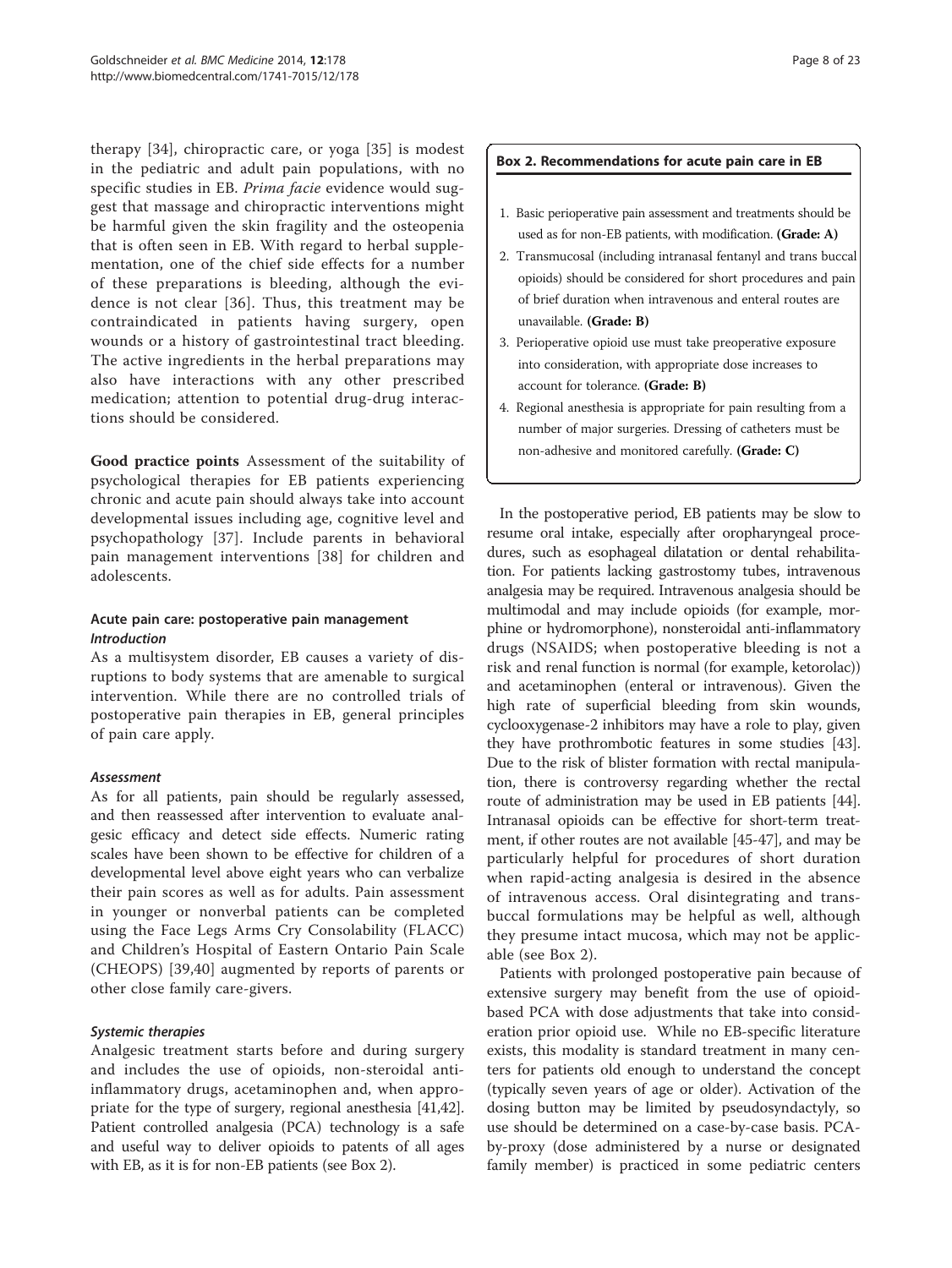and may be an alternative approach to PCA dosing for children.

#### Preoperative tolerance

The preoperative pain status of the patient should be taken into consideration when choosing opioid dose, both intra- and post-operatively. Many EB patients have recurring acute and/or chronic pain and may be taking opioids daily, either prior to bathing/dressing changes or for ongoing pain. These patients require increased doses of opioids for adequate analgesic effect, due to the development of tolerance. Their usual daily opioid intake should be considered the baseline opioid dose to which the postoperative analgesia should be added (see Box 2). Drug pharmacokinetics may be altered in patients chronically exposed to sedatives and opioids. Flexibility in dosing, review of prior anesthetic records and discussion with the patient or family can aid appropriate dosing.

#### Regional anesthesia

Some common procedures (and the corresponding regional anesthesia technique used) in EB patients include: fundoplication (epidural) [\[48-50\]](#page-19-0), hand and foot surgery (peripheral nerve block, either single shot or continuous peripheral nerve catheter infusion following bolus injection) and hand surgery (both axillary and infraclavicular approaches have been used for brachial plexus block) [\[51,52](#page-19-0)].

Regional anesthesia techniques should be modified in patients with EB to minimize damage to the skin. Skin preparation may be performed by pouring prep solution (povidone-iodine or chlorhexidine) on the site without rubbing, then blotting and allowing the solution to dry. Ultrasound guidance can be used for peripheral nerve blocks with generous use of gel to minimize skin abrasion when moving the probe. When a catheter is placed (epidural or peripheral nerve), it may be tunnelled subcutaneously if desired [[53](#page-19-0)] then secured to the skin using silicone-based tapes and dressings (Mepitac<sup>®</sup>, Mepitel®, Mepilex®) or other soft non-adhesive dressings. Adhesive dressings and adhesive adjuncts should be avoided. If there is any doubt about the safety of using a dressing, it should be tested on a small area of skin with patient or parental consent. With local infection being a relative contraindication to regional anesthesia, examination of the skin overlying the point of entry is mandatory prior to attempting a catheter placement. If leaving a catheter in the epidural space is undesirable, then a single injection of a long-acting form of opioid (DepoDur<sup>®</sup>) may be a good option when available [[54](#page-19-0),[55\]](#page-19-0), although monitoring is important due to risk of hypoventilation [[56](#page-19-0)]. Lidocaine infiltration may be used by dentists/ oral surgeons when extractions are necessary, but care must be taken when injecting to avoid mucosal blister formation (see Box 2).

#### Non-pharmacologic therapies

Non-pharmacologic techniques should also be employed in combination with the pharmacologic techniques listed above. These include, but are not limited to, distraction (music, reading, video games and movies), visualization, imagery/virtual reality and breathing techniques (see [Effi](#page-6-0)[cacy of Psychological Interventions in Chronic and](#page-6-0) [Acute Pain Management,](#page-6-0) above and Box 1). Effective approaches used in the past should be discussed with the patient or parents and their use supported whenever possible.

Good practice points Postoperative pain can be managed as for other patients in the same setting, with modifications to account for the ability to self-administer medications, prior drug exposure, and the condition of the skin at potential regional anesthesia injection/catheter sites.

#### Chronic and recurrent pain care

EB has a large number of painful complications, some chronic and others acute but repetitive. Care of EB involves painful interventions on a daily basis. Almost every organ system can be affected, but the following are the major sources of pain: skin, gastrointestinal tract, musculoskeletal system, eyes.

#### Skin and wound pain

Introduction The classic presentation of EB is the development of skin wounds that are painful in their own right, but which often become infected, heal poorly and frequently lead to scarring. This combination makes skin and wound pain a prominent complaint of patients with EB.

Environmental and behavioral approaches Dressings that are non-adhesive upon removal, such as siliconebased products, are helpful in reducing skin-trauma pain. Different subtypes of EB and different individuals seem to have varying dressing requirements [\[57](#page-19-0)]. Nutrition is important in promoting wound healing, and anecdotally, patients with poor nutritional status have more wounds and slower healing, which lead to increased pain. Experience suggests that attention to good nutrition, surveillance for superficial infection and aggressive treatment of infection reduce pain. As discussed in the section on psychological interventions, CBT is helpful for a number of painful conditions and should be applied in EB.

Systemic approaches The pharmacological treatment of skin and wound pain is non-specific, with no evidence in the EB population to promote one treatment over another. NSAIDs, acetaminophen, tramadol and opioids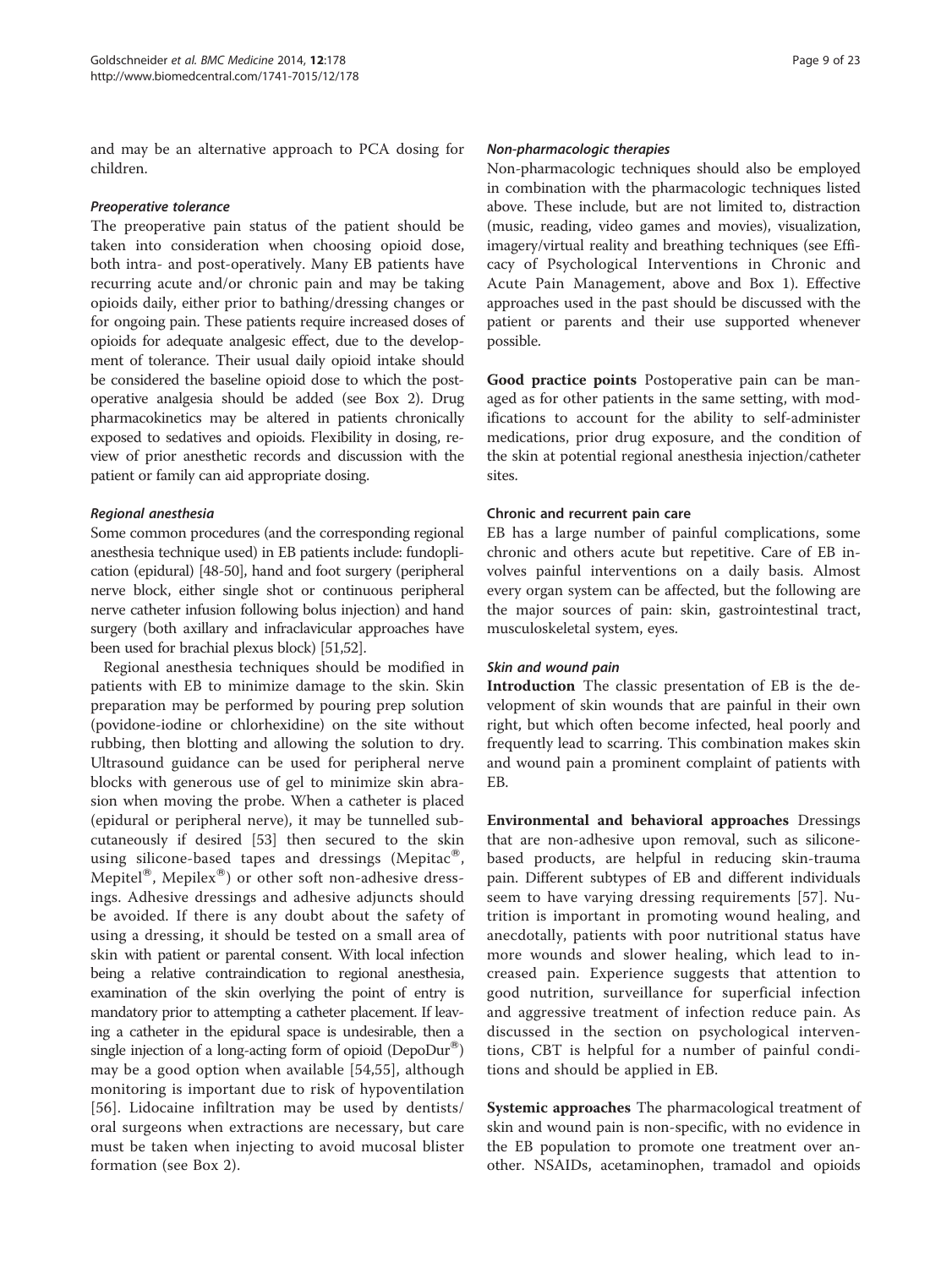are used with success. Cannabinoids have some anecdotal support. Itch is a major problem (see below) that can lead to increased scratching and subsequent development of painful wounds. Hence, managing pruritus is important to prevent wound-related pain.

Many patients with severe types of EB use longacting opioid preparations to provide a basal comfort level. Of note, there are no clear guidelines that longacting opioids are preferable to use of intermittent opioids for non-cancer pain [[58](#page-19-0)], although there is modest evidence for opioid use, in general, for noncancer pain in adults [\[58](#page-19-0),[59\]](#page-19-0). Individualization of therapy is recommended.

Regular and frequent dosing of opioids is common and merits special attention. Regardless of the opioid chosen, chronic use of opioids may have endocrinologic effects, such as hypogonadism [\[60\]](#page-19-0). Monitoring should be considered, especially given the propensity for osteopenia and delayed puberty in adolescents and young adults with EB. In the absence of data, the use of opioids is recommended as clinically indicated (see Box 3).

#### Box 3. Recommendations for wound pain treatment

- 1. Maintain optimal nutrition and mobility and treat infections as indicated (Grade: D)
- 2. Consider topical therapies for pain (Grade: C)
- 3. Systemic pharmacologic therapy should be adapted to treat both acute and chronic forms of skin pain. (Grade: B)
- 4. Monitor potential long-term complications of chronically administered medications. (Grade: C)

Methadone merits particular consideration. Dose titration can be unpredictable due to long and variable halflife as well as to saturable plasma protein binding [\[61](#page-19-0)]. The long and variable half-life, as well as the risk of methadone-induced prolonged QT syndrome [\[62,63](#page-19-0)], mandates care in its use alone and with other drugs that may also prolong the QT interval. Guidelines on electrocardiographic screening are limited [\[64](#page-19-0)] (especially for adult patients of smaller stature and children). Given the risk of prolonged QT and methadone's complex and variable pharmacokinetics, it is recommended that methadone only be prescribed by practitioners with experience evaluating and monitoring its use [[65](#page-19-0)]. Methadone use is, therefore, best done with input from a pain management and/or palliative care specialist.

Among the common side effects of opioids, constipation [[66](#page-19-0)] and pruritus are particularly significant. Both are significant baseline problems in EB and the reader is referred to the sections on gastrointestinal pain and pruritus.

The pain of extensive wounds has a quality suggestive of neuropathic pain; both are often described as 'burning' in quality. There is evidence supporting the use of gabapentin for neuropathic pain in other conditions [[67\]](#page-19-0). Medications such as tricyclic antidepressants and gabapentin have shown anecdotal success in EB skin pain in a child [\[68\]](#page-19-0), as well as for adult patients with acute skin pain due to burns [\[69\]](#page-19-0). The potential for tricyclic antidepressants to prolong the QT interval means that caution should be taken using this class of medications in RDEB patients, who are at risk for developing cardiomyopathy [\[70\]](#page-19-0), as a lethal outcome in this setting has been reported [\[71](#page-19-0)].

Topical approaches For localized wounds, topical lidocaine jelly (2% concentration) has been used anecdotally. Morphine mixed in hydrogel formulations has been used in different types of localized painful wounds [[72,73\]](#page-19-0) but has only limited anecdotal experience in EB wounds [[74](#page-19-0)] (see Box 3). Use of these medication vehicles raises questions of absorption and systemic effects that require further investigation before full recommendations can be made. Limited anecdotal evidence supports the use of keratinocyte hydrogel dressings for poorly healing wounds and RDEB [\[75\]](#page-19-0).

Blood draws and intravenous access as well as the need for skin biopsies are minor technical procedures that can be very distressing, especially for children. Topical anesthetics are commonly used in non-EB populations with good effect. Amethocaine appears to be more effective than a eutectic mixture of local anesthetics  $(EMLA^{\otimes})$  [\[76\]](#page-19-0). These may have a role when applied to intact skin, but cannot be recommended for use on wounds due to unknown rate and extent of absorption of lidocaine. Blistering as a localized allergic reaction to  $EMLA^{\otimes}$  (or its contents) has been rarely observed, indicating caution in its use even on intact skin. Lidocaine injected with a small gauge needle is a standard approach to superficial analgesia in all age groups. Additionally, it is recommended that bicarbonate be added to buffer the pH of the lidocaine to reduce the pain of injection [\[77](#page-20-0)]. As noted above, CBT (for example, distraction and relaxation) is effective in the acute pain setting [\[21](#page-18-0)] and should be employed whenever possible in conjunction with medication management (see Box 1).

Good practice points Prevention and rapid healing of wounds through non-adherent dressings, optimal nutrition and infection control are priorities.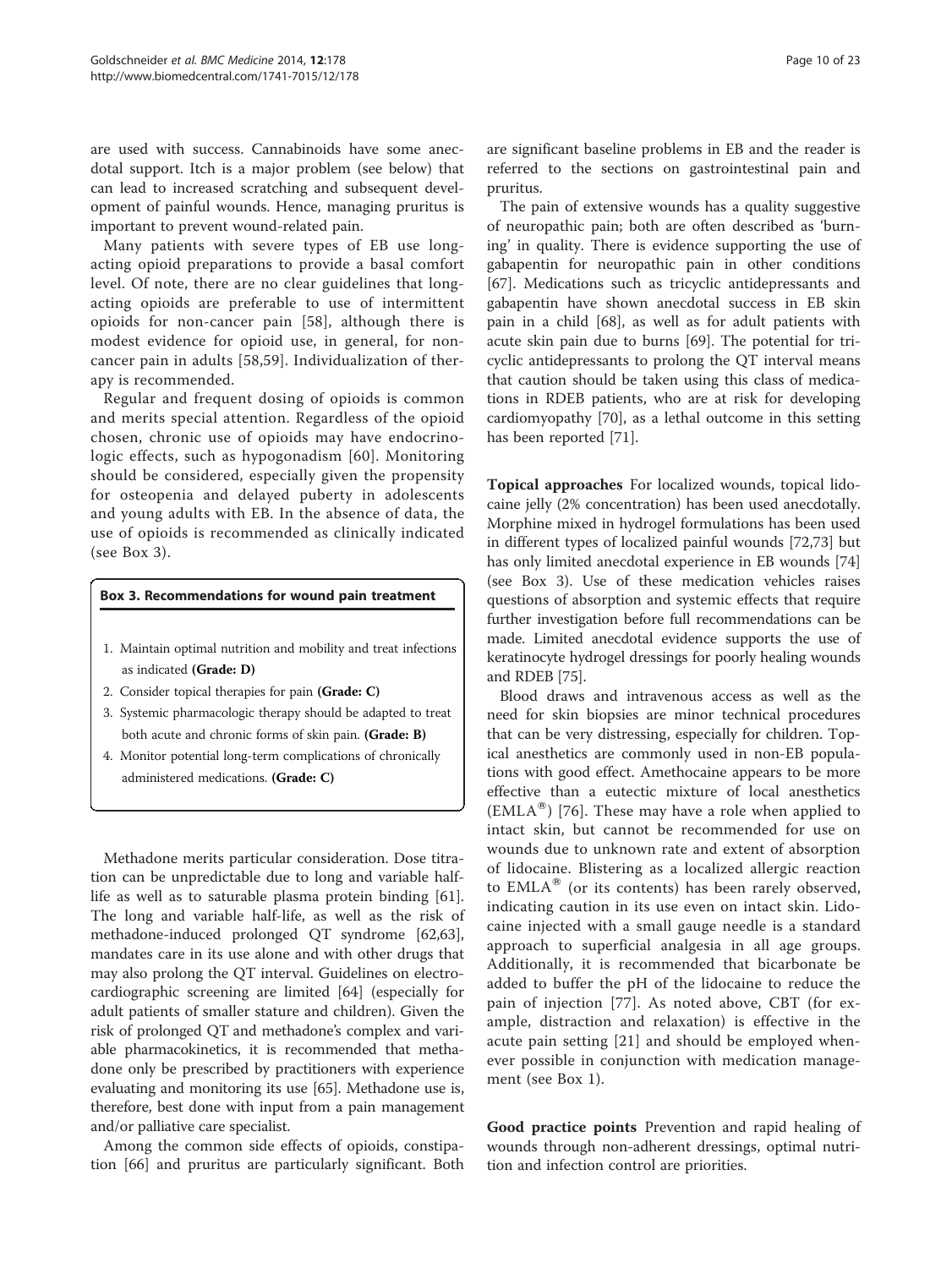#### <span id="page-10-0"></span>Bathing and dressing changes

Introduction Bathing and bandage changes are a source of significant recurrent pain and anxiety for patients with EB.

Environmental treatment Oatmeal and salt have been added to bath water to reduce the pain of immersion [[78\]](#page-20-0). The former may have anti-pruritic, cleansing and protective properties for dermatologic conditions in general [[79\]](#page-20-0) that may be similarly effective in EB. Salt is added to make the water isotonic, which has anecdotal support from many families of patients with EB including preliminary survey data from EB families [\[80](#page-20-0)]. Isotonic saline (0.9% NaCl) is 9 grams of salt/1 liter of water; total amount of salt varying according to the desired water volume. Bleach and vinegar are anecdotally helpful in drying the skin and reducing bacterial colonization, which some patients find comforting while others report increased pain at the wound sites. The salt water does not require plain water rinse, whereas vinegar and bleach baths require rinsing to reduce the risk of itch. Many patients elect to reduce the frequency of bathing as a simple measure to minimize bath-related pain. Anecdotally, starting the bath by immersing the patient still in his/her bandages can ease the transition into the water and help reduce the pain of removing the dressings. Other patients find drafts from heating and cooling systems to be painful on open wounds, so attention to general environmental factors is recommended (see Box 4).

## Box 4. Recommendations for bathing and dressing change pain treatment

- 1. Anxiolytics and analgesics should be used for procedural pain and fear. Care must be taken when combining such medications due to cumulative sedative effects (Grade: B).
- 2. Cognitive behavioral techniques should be implemented as the child becomes old enough to use them effectively. Specifically, distraction should be used for younger children (Grade: B).
- 3. Environmental comfort measures are recommended; these include adding salt to the water to make it isotonic and keeping the room warm (Grade: B).

Analgesics Analgesics used by patients with EB have included enteral opioids, NSAIDs and acetaminophen. The nasal route may permit administration of medications when intravenous access is absent [[81\]](#page-20-0). Fentanyl works well by this route for non-EB patients in the

perioperative setting [\[45\]](#page-19-0), for breakthrough cancer pain (see section on Breakthrough pain medication at the end of life) and has been used for acute pain management in the emergency department with success [[46](#page-19-0)]. Butorphanol is a mixed agonist–antagonist that can be used via the intranasal route and is effective both for pain (for example, dental postoperative pain [[47\]](#page-19-0)) as well as for opioidinduced pruritus. Fixed dose spray is available for outpatient use in the United States, which limits the ability to adjust for patient size. Timing of medication administration should be adjusted to match expected peak analgesia with anticipated peak pain (see Box 4).

Ketamine can be administered enterally for wound care pain, for which there are data from adult and pediatric burn populations [[82,83](#page-20-0)] but not for EB patients. The IV form of ketamine given orally has been used with variable success for other chronic pain conditions [\[84\]](#page-20-0) as well as in cancer patients [[85](#page-20-0)] and in pediatric palliative care [[86](#page-20-0)].

Inhaled nitrous oxide has been suggested for pediatric wound care in EB in some texts and review articles [[44,](#page-19-0)[87\]](#page-20-0), but its use in EB patients has not been studied or reported. Nitrous oxide has been used for painful procedures in other settings [[88\]](#page-20-0) and is available in both fixed 50:50 and variable combinations with oxygen. Depending on the delivery system (mouth piece, face mask, or nasal mask) concerns arise about environmental pollution and exposure of health care personnel [[89](#page-20-0)]. In the absence of evidence of efficacy, concern must be raised about repeated use for wound care or dressing changes because of longstanding evidence of megaloblastic bone marrow changes and neurologic abnormalities due to inhibition of methionine synthase and cobalamin activity with repeated exposure to nitrous oxide [\[90,91](#page-20-0)].

Anxiolysis The pain caused by baths and dressing changes is commonly cited by families as generating anxiety in the patient, which in turn is stressful for the caregiver. Medications used for acute anxiolysis in this population include midazolam, diazepam and lorazepam and are considered good treatment for acute anxiety in other populations (for example, children for dental procedures, [[92,93\]](#page-20-0); prior to adult burn procedures [\[94\]](#page-20-0)). In addition to anxiolysis, the pre-procedural use of benzodiazepines offers the possibility of anterograde amnesia which may prevent the development of increased anxiety with repeated procedures. When using benzodiazepines in combination with opioids, care must be taken to avoid over sedation (see Box 4). As response to each medication will have individual variation, dose adjustments should be made carefully and preferably one drug at a time, when more than one is being administered.

Other behavioral comfort measures In addition to medication management, recommendations from caregivers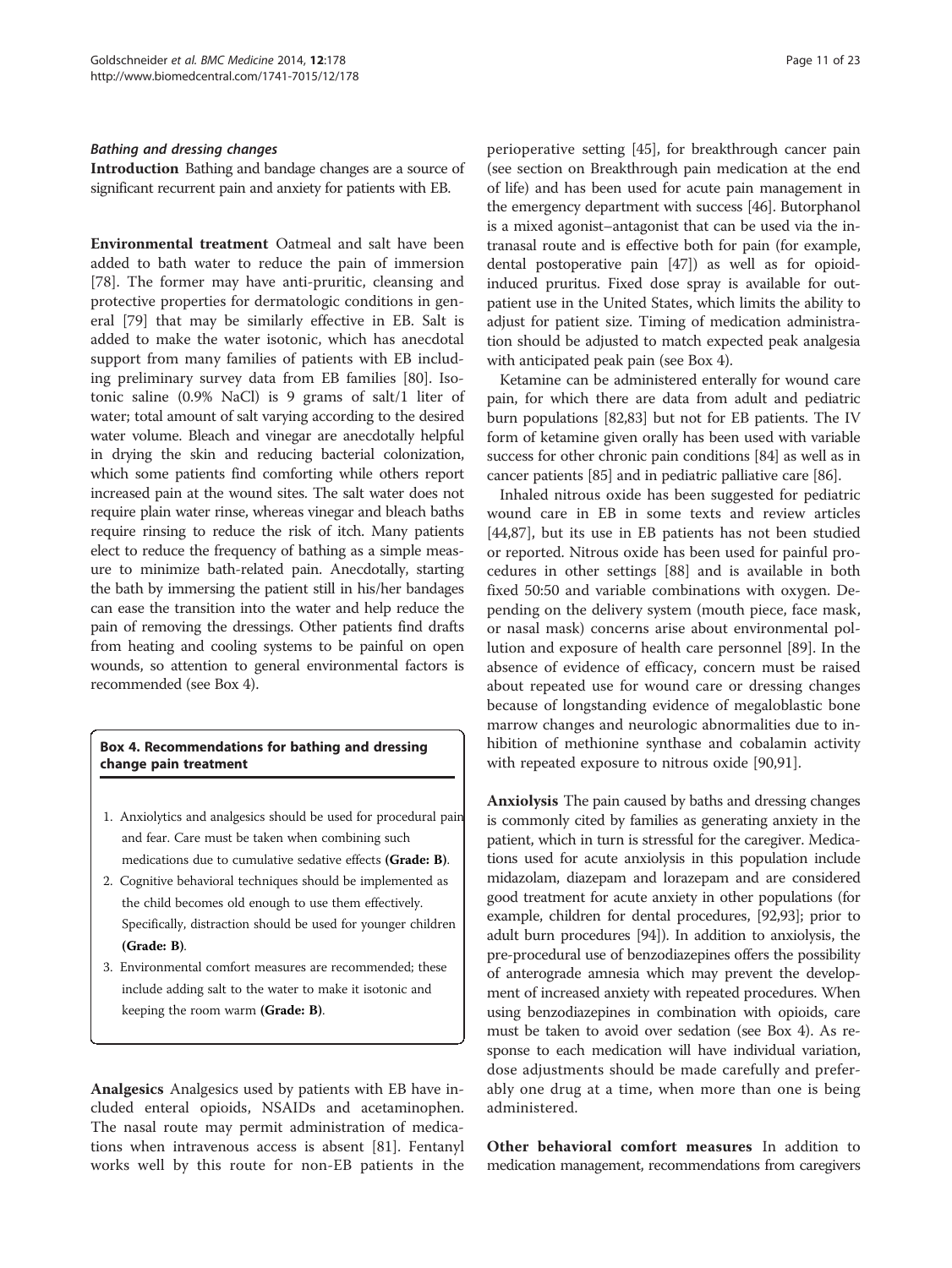include preparing all materials ahead of bandage removal to reduce the amount of time wounds are exposed to air. Involving children in the process at as early an age as possible helps them to develop a sense of control. Maintaining room temperature at a moderately warm level has also been recommended. CBT can be applied to treating the anxiety and pain associated with bathing and bandage changes (see section on [psy](#page-3-0)[chological approaches,](#page-3-0) above).

Good practice points Bathing and dressing changes are recurrent sources of both pain and anxiety. Therapy should focus on both symptoms, using environmental, psychological and pharmacologic approaches.

## Pain related to the gastrointestinal tract

Introduction Gastrointestinal complications are common in children and adults with EB with specific complications linked to different subtypes [[95-97](#page-20-0)].

## Upper gastrointestinal tract

Topical treatments Oral ulceration, blistering and mucositis are the most frequent gastrointestinal complications in patients with EB [[98\]](#page-20-0). While oral ulceration can occur in all types of EB, it is most common and problematic in patients with the severe types of this disease. Oral ulceration can be extremely painful and lead to difficulties in feeding and maintaining dental hygiene. Apart from oral analgesics, topical preparations are available. Sucralfate suspension has been used to prevent and manage oral blisters in five children, 6- to 11-years-old, with RDEB when applied four times a day for six months [[99\]](#page-20-0). The number of blisters reduced within three weeks and pain reduced within one week (see Box 5).

## Box 5. Recommendations for gastrointestinal pain treatment

- 1. Topical treatments are recommended for oral and perianal pain. (Grade: C)
- 2. Therapy should be directed to manage gastroesophageal reflux and esophageal strictures using standard treatments. (Grade: C)
- 3. Constipation should be addressed nutritionally, with hydration and addition of fiber in the diet to keep stool soft, with stool softeners and by minimizing medication-induced dysmotility. (Grade: C)

Polyvinylpyrrolidone-sodium hyaluronate gel (Gelclair®) either used as a mouth rinse or applied directly to a mouth lesion in children, has been used anecdotally in EB. Secondary evidence comes from two recent reviews which showed that Gelclair $^{\circledR}$  may be useful as an adjunctive therapy in decreasing the painful lesions of oral mucositis in cancer patients [\[100,101](#page-20-0)]. Chlorhexidine gluconate and benzydamine hydrochloride mouth spray is used regularly in EB patients at the London centers with reported benefit but has not been evaluated systematically. Secondary evidence for the potential efficacy of this intervention exists for treating the pain of acute viral pharyngitis in adults [\[102\]](#page-20-0).

Gastroesophageal reflux Patients with EB are at high risk for gastroesophageal reflux disease (GERD) - especially infants with generalized EBS, JEB and patients with severe generalized RDEB who can develop esophagitis [\[95\]](#page-20-0). While children with GERD may not complain of dyspeptic symptoms until they are older, crying and sleep disturbance are commonly associated with this symptom. Management is guided by standard treatment in non-EB patients, and may involve treating the reflux with antacids, histamine  $H_2$ -blockers and proton pump inhibitors and, rarely, surgery [\[103](#page-20-0),[104\]](#page-20-0) (see Box 5).

Esophageal strictures Esophageal stricture formation and dysphagia are most common in patients with severe generalized RDEB with a cumulative risk of developing strictures or stenosis rising steadily from 6.73% at age 1 year to 94.72% at age 45 years [[105](#page-20-0)]. However, strictures can also be seen in other subtypes of EB including Kindler syndrome [[106](#page-20-0)]. Dysphagia and delayed progression of food through the stricture can present with retrosternal chest pain. Esophageal strictures, if symptomatic, require treatment with a fluoroscopically guided balloon dilatation with peri- and post-operative steroids administered to reduce the recurrent stenosis rate [[107](#page-20-0)-[109](#page-20-0)] (see Box 5). Acute symptoms can respond temporarily to oral dexamethasone or nebulized budesonide, based on anecdotal evidence. A recent case report examined the use of daily oral viscous budesonide therapy (0.5 mg/2 mL budesonide nebulizer solution mixed with 5 g of sucralose and maltodextrin) in two children with RDEB who had recurrent proximal esophageal strictures [\[110\]](#page-20-0). Both children had a reduction in the rate of stricture formation and symptoms of dysphagia.

#### Lower gastrointestinal tract

Constipation Constipation has been shown to be present in 35% of children with all types of EB [\[95\]](#page-20-0) and can cause abdominal pain and pain on defecation as well as lead to perianal trauma. A case of colonic perforation and early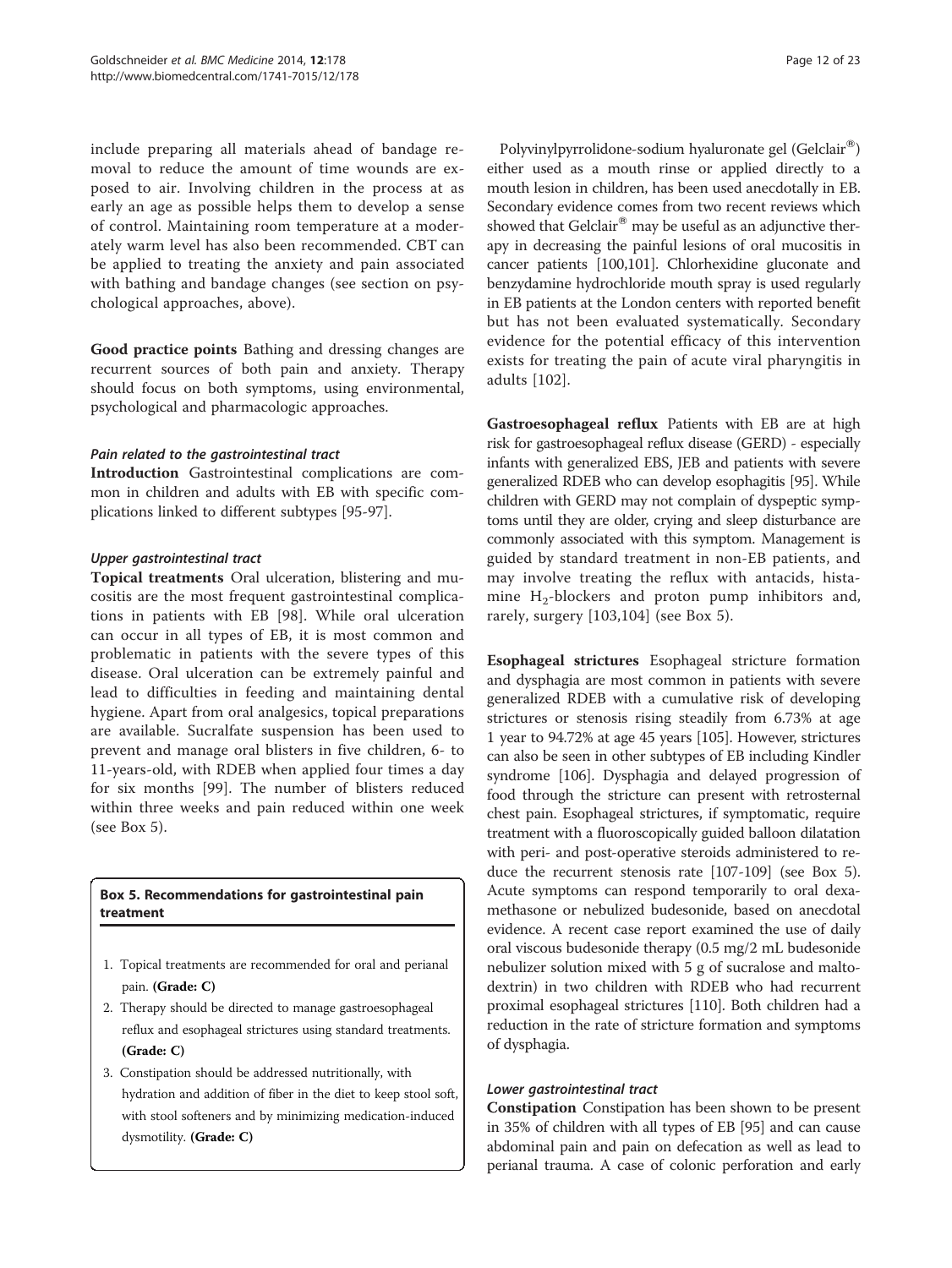death resulting from severe constipation in DEB has been described [[111](#page-20-0)]. Chronic perianal pain during defecation can produce stool withholding behavior which exacerbates constipation. Chronic opioid use may contribute to poor bowel motility. First line management is prevention with dietary manipulation; however, patients with severe types of EB often require the regular use of a laxative (see Box 5). Polyethylene glycol is effective clinically in treating constipation in children and adults with EB, with empiric evidence of efficacy in adult [[112\]](#page-20-0) and pediatric [[113\]](#page-20-0) non-EB cohorts.

Colitis A subgroup of children with RDEB may develop colitis, presenting with abdominal pain and other symptoms [[95](#page-20-0),[114](#page-20-0)]. Dietary restriction and anti-inflammatory drugs, such as sulfasalazine, have been used but with variable effects on controlling the colitis [[95](#page-20-0)].

Perianal pain Perianal blistering and ulceration is common and debilitating in children and adults with severe types of EB. Topically, sucralfate has been shown to be superior to petroleum jelly in facilitating anal fistulotomy healing and lessening wound pain [\[115\]](#page-20-0). Sucralfate suspension has also been used to lessen the pain of oral and genital ulceration in patients with Behcet's disease [[116](#page-20-0)]. Anecdotally, topical sucralfate combined with Cavilon™ (an alcohol-free liquid barrier film that dries quickly to form a breathable, transparent coating on the skin, containing hexamethyldisiloxane, isooctane, acrylate terpolymer, polyphenylmethylsiloxane) appears to improve pain in perianal lesions of some patients with EB. Non-surgical treatment is of small benefit for both pain and healing of chronic anal fissures [[117](#page-20-0)], with recommendations of topical diltiazem and glyceryl trinitrate followed by surgery if needed in adults [\[118\]](#page-20-0). No data on anal fissure treatment in EB patients exist (see Box 5).

Good practice points EB affects the gastrointestinal tract in its entirety. Pain that originates from ulcerative lesions may respond to topical therapy. GERD and esophageal strictures have nutritional as well as comfort implications and should be addressed promptly when found. Maintaining good bowel habits and reducing iatrogenic causes of constipation are crucial.

## Musculoskeletal pain

Introduction Musculoskeletal complications are common and frequently painful for patients with EB. These conditions include pseudosyndactyly, osteopenia, back pain, fractures and occasional co-morbid rheumatologic disorders.

Joint pain Pseudosyndactyly affects hands, feet, ankles and wrists. Painful hyperkeratotic lesions develop on the

soles of patients with EBS. Occupational therapy approaches can improve function and decrease pain via use of adaptive equipment and specially designed orthotics and clothing. Physical and occupational therapy play crucial roles in encouraging patient mobility. For weight-bearing patients, careful attention to footwear, nails, orthotics and hyperkeratosis management are important aspects of pain care [\[119](#page-20-0)]. Referring patients to programs to maintain or regain strength, to prevent or minimize joint contractures, and to optimize mobility is recommended based on anecdotal evidence (see Box 6). Coping skills training and activity pacing can enhance effectiveness of therapy [\[120](#page-20-0)]. Surgical intervention has had some success in increasing mobility and reducing pain [[121](#page-20-0)]. EB patients can also have inflammatory arthritis [\[122,123\]](#page-20-0); appropriate imaging can be helpful in determining inflammatory causes of pain. Given that inflammatory markers are usually elevated in EB patients, these markers alone are not likely to be useful to diagnose joint pathology.

## Box 6. Recommendations for musculoskeletal pain treatment

- 1. Joint pain should be treated with mechanical interventions, physical therapy, cognitive behavioral therapy and surgical correction (Grade: C).
- 2. Osteoporosis should be treated to reduce pain in EB (Grade: D).
- 3. Back pain should be addressed with standard multi-disciplinary care (Grade: C).

Bone pain Osteopenia, osteoporosis and fractures are now well recognized and commonly seen in patients with the severest types of EB [\[124-126\]](#page-20-0), as a cause of bone and joint pain. The causes are multifactorial and include reduced mobility, delayed puberty, limited exposure of the skin to sunlight, inadequate nutritional intake for metabolic requirements and chronic inflammation. Chronic inflammation causes increased osteoclast activity [[127,128](#page-21-0)].

As a consequence of the osteoporosis, a significant proportion of patients develop fractures. The incidence of vertebral fractures in patients with RDEB is unknown, but may be underestimated due to the fact that fractures of the lumbar and thoracic spine may be clinically silent, or present without overt or localized back pain on palpation [[125\]](#page-20-0). Anecdotally, however, some patients can present with back pain, in which case a high index of suspicion should be maintained. Treatment of osteoporosis and derivative pain is based upon standard treatment of osteoporosis in non-EB patients, which relies on vitamin D and calcium supplementation, exercise and bisphosphonate treatment [[129](#page-21-0)] (see Box 6).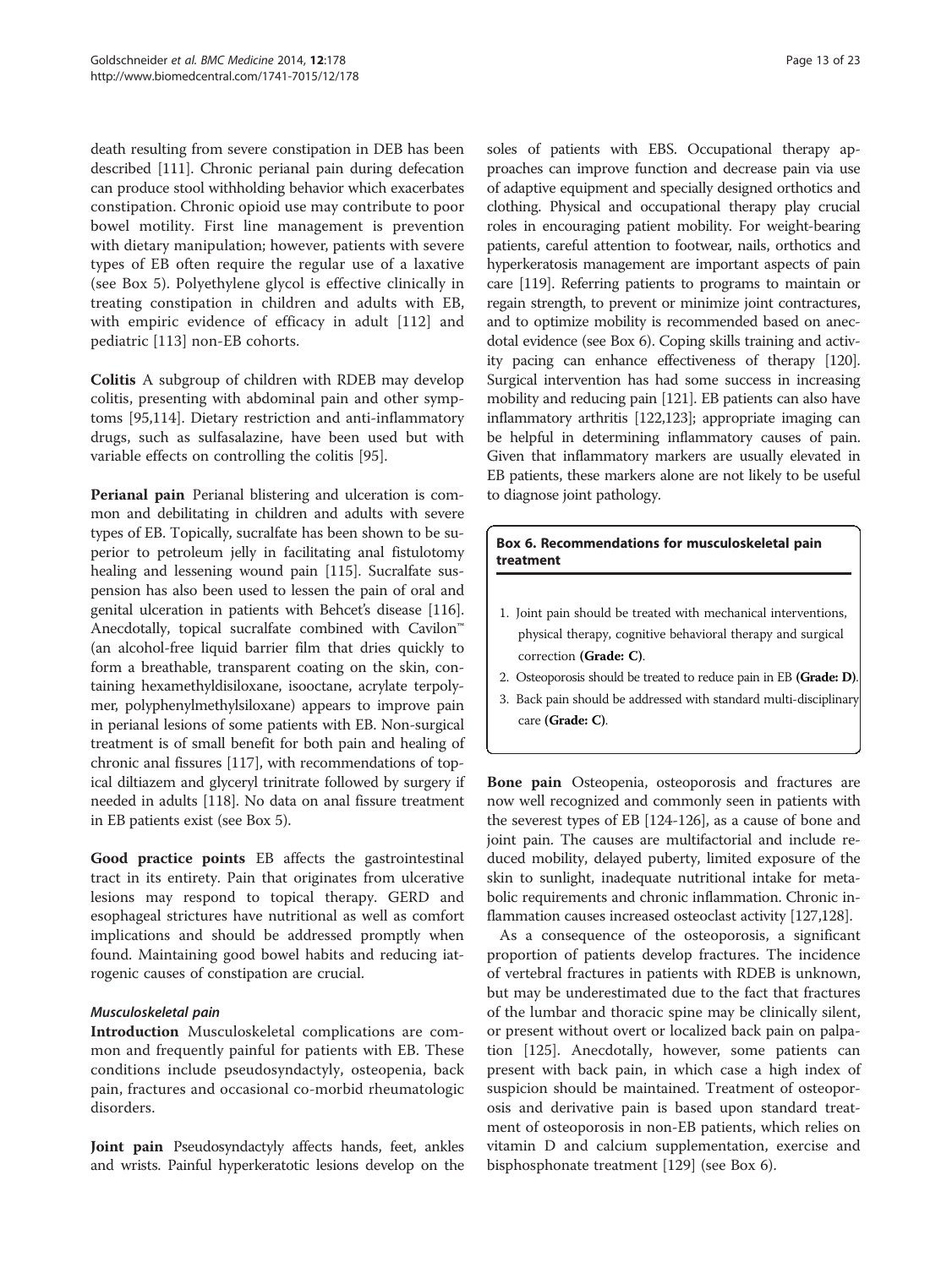Anecdotally, bisphosphonates have been found useful in treating patients with evidence of osteoporosis without fracture. Bisphosphonates appear to improve fractures on annual X-rays and lead to a noticeable improvement in pain. Indirect support for the use of bisphosphonates comes from its use in rheumatologic and other pediatric conditions, associated with osteopenia [[130,131\]](#page-21-0) and resolution of back pain [[131,132\]](#page-21-0), but efficacy specifically in patients with EB has not been formally studied.

Back pain Older patients with EB can have back pain. Beyond osteopenia-related issues, biomechanical causes can be involved. Foot blisters and painful hyperkeratosis can cause abnormal gait and compensatory postures. Further, impaired mobility can add a myofascial component to pain. Management of back pain includes optimal foot care, assessment of primary and secondary mechanical factors, evaluation and treatment of osteopenia and fractures, physical therapy, standard analgesics and CBT interventions. Back pain treatment in the EB population is extrapolated from basic principles recommended for the general population [[133](#page-21-0)], for lack of EB-specific evidence (see Box 6).

NSAIDs are routinely used for bone and joint pain of a variety of types and are appropriate for these types of pain in EB. Care should be taken to monitor for side effects, and the cyclooxygenase-2 inhibitors may be useful in those patients who experience improved pain control but note increasing blood loss from wounds, or who have gastrointestinal upset with standard NSAIDs. Acetaminophen does not affect bleeding and can be useful. Tramadol and opioids are also useful for more severe pain. Some prefer use of long-acting opioid preparations, with methadone being the only one available in liquid form. Limitations in methadone use are discussed in sub-section on systemic approaches under Skin and Wound Pain.

Good practice points Bone health should be optimized with calcium and vitamin D supplements as needed, maintenance of maximum mobility, minimization of joint deformity and monitoring for/treatment of pubertal delay. Routine screening for bone mineral density may be useful to ascertain cases of osteopenia before they progress to osteoporosis and fractures. Care must be taken not to overlook inflammatory joint disease, as pain secondary to this will respond to disease modifying therapy. Multidisciplinary treatment modalities are helpful in addressing back pain and apply to such pain in the EB population as well.

## Eye pain

Ophthalmologic involvement is pervasive in EB [\[134,135](#page-21-0)]. Eye pain is often caused by corneal abrasions. Comfort

measures such as avoiding bright light (a natural reaction to the photophobia that results from the trauma), lubricating eye drops, NSAIDs and antibiotic drops have been used. Evidence for these treatments for recurrent corneal abrasions of other etiologies is modest [\[136\]](#page-21-0). The use of eye patches in non-EB patients does not aid pain relief and, therefore, is not recommended for use in EB patients either [\[137\]](#page-21-0). There is some evidence that topical NSAIDs provide analgesia for acute, traumatic corneal abrasions [[138](#page-21-0)] (see Box 7).

## Box 7. Recommendations for eye pain treatment

1. Care should include general supportive and analgesic care, protecting the eye from further damage and topical therapies (Grade: C).

Good practice points Corneal abrasions are painful and common in EB; prevention and supportive care are appropriate.

## Special Topics

## Pain care in infants with EB

Introduction In the severe forms of EB, pain starts immediately, and great care needs to be taken in most of the activities of daily living. Infants with EB require careful attention to environmental factors at a higher level than for older children but otherwise can receive pain care using guidelines for specific types of discomfort.

Pain assessment Pain assessment should be completed on all neonates with EB at regular intervals and as needed (see Box 8). A valid neonatal pain scale should be used, considering both physiologic and behavioral measures. Some examples include: the Premature Infant Pain Profile (PIPP) [[139,140](#page-21-0)], the Neonatal Pain Agitation and Sedation Scale (N-PASS) [\[141](#page-21-0)], the Crying, Requires oxygen, Increased vital signs, Expression and Sleepless pain scale (CRIES) [\[142\]](#page-21-0), and the Neonatal Infant Pain Scale (NIPS) [\[143\]](#page-21-0). The Face Legs Arms Cry Consolability (FLACC) scale is recommended for infants between 1 to 12 months [\[144](#page-21-0)]. These pain scales have been validated for use by nurses, although training could be generalized to non-nurse care givers and family members. Pain should be reassessed frequently during and after interventions and until comfort is achieved based on a combination of one of the above scales and clinical judgment. Analgesic interventions should match degree or level of pain. Of note, infants, especially neonates, seem to be a higher risk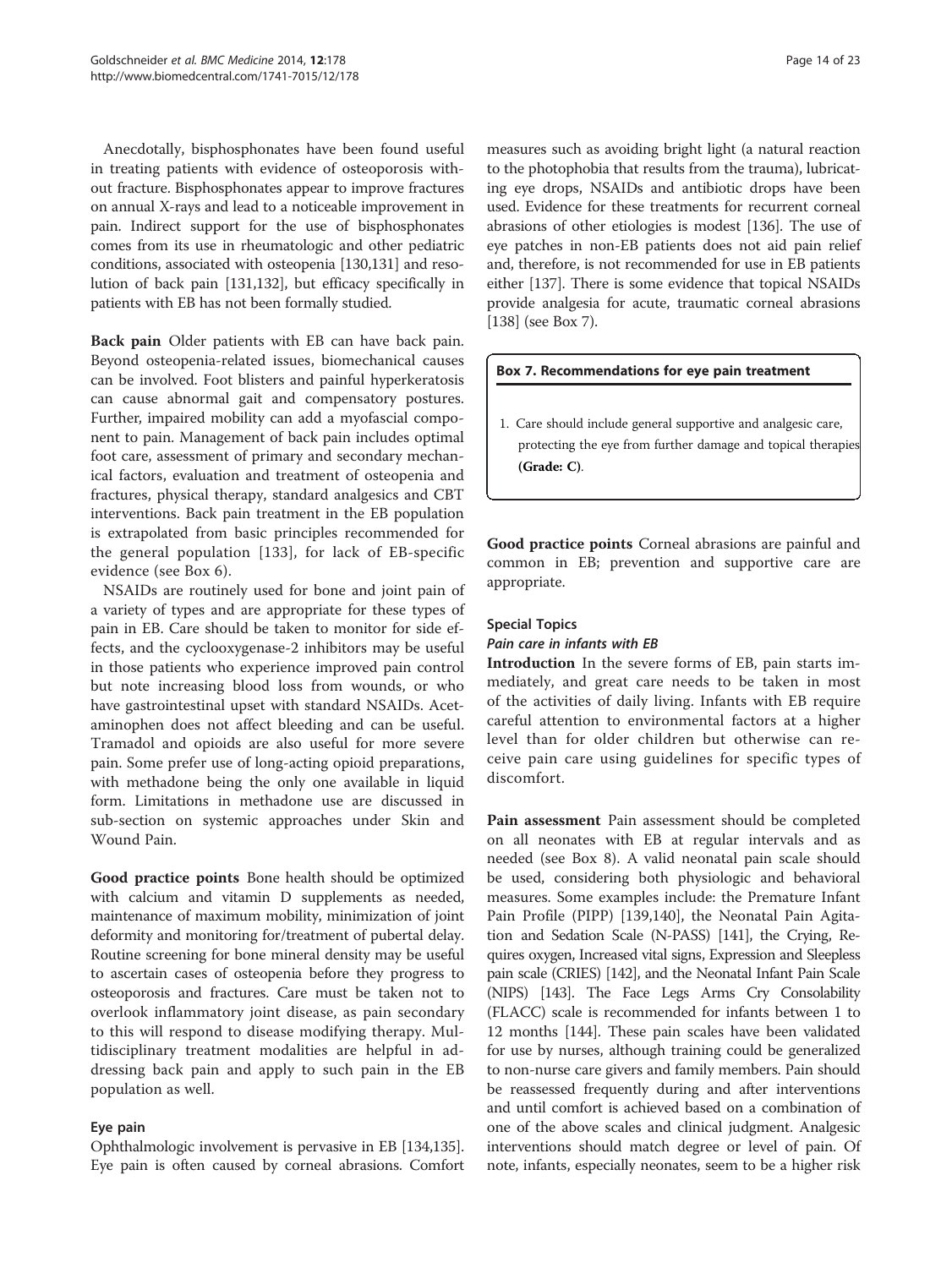for respiratory compromise [[145,146\]](#page-21-0) due to reduced clearance of opioids in infants younger than two months [[147,148\]](#page-21-0). Therefore, careful clinical and cardiopulmonary monitoring is crucial when providing opioids to this population (see Box 8).

#### Box 8. Recommendations for infant pain care

- 1. Assess patients as needed and prior to and after interventions; health care workers should use validated measures. (Grade: A)
- 2. Sucrose solutions should be administered for mild to moderate pain alone or as an adjunct. (Grade: B)
- 3. Standard analgesics should be used in infants as in older patients with careful attention to dosing and monitoring. (Grade: B)

Procedural pain As for older patients, procedures are one of the major sources of pain for infants with EB. Wound care specifically requires a multidisciplinary team approach to ensure consistent and optimized pain control. There is evidence that a variety of pharmacologic and non-pharmacologic interventions are helpful in both term and pre-term infants [\[149\]](#page-21-0). Therefore, pain management interventions should precede all scheduled painful procedures, such as dressing changes, bathing and venipuncture. The range of analgesics and the routes by which they can be administered are the same as for older patients. Oral sucrose is an analgesic unique to young infants and can be used alone for mild pain (for example, immunization pain [[150](#page-21-0)]) or in conjunction with other analgesics as well as physical and environmental interventions for more severe acute pain [\[40,](#page-19-0)[151](#page-21-0)].

Bathing and dressing changes To maintain appropriate moisture levels and facilitate the healing of wounds, dressings should be non-adherent as for older patients and appropriate in size. Infected wounds will require more frequent dressing changes [[57](#page-19-0)[,152](#page-21-0)]. Changing dressings one limb at a time is advocated in infants, to reduce the likelihood of having the skin rubbed off the opposite limb by feet kicking together, causing new, painful lesions (see Box 8). This approach also decreases the chance of bacterial spread from a colonized wound to an uncontaminated area [\[57](#page-19-0)[,78\]](#page-20-0). For baths, adding salt to the water is recommended as for older patients (see subsection on environmental treatment under [Bathing and](#page-10-0) [Dressing Changes](#page-10-0)).

In addition to environmental adjustments, many infants will require analgesics with bath and dressing changes. phisms in codeine's metabolic pathway [\[153,154](#page-21-0)].

Severely affected hospitalized infants Severely affected newborns with deep tissue damage may require extensive pharmacologic support to achieve a level of comfort (see Box 8). These infants may require around the clock or continuous infusion of opioids and an adjuvant. A transition to methadone for better steady state levels should be considered (refer to sub-section on systemic approaches under Skin and Wound Pain) for caveats about methadone use). A case study has shown effective pain control in an infant with severe chronic pain (and possibly pruritus) when treated with gabapentin [[155](#page-21-0)]. Patients receiving frequent opioid treatment may require extra care in avoiding opioid-induced constipation and in maintaining adequate caloric intake.

Oral ketamine has been used to supplement opioids when pain associated with dressing changes is severe [[156\]](#page-21-0). Use of ketamine raises concerns due to findings of adverse neurodevelopmental effects in young animals who received prolonged intravenous infusions of ketamine [[157](#page-21-0)]. However, these effects are not known to occur in human infants and are unlikely to occur with small doses administered at intervals.

Good practice points Infants benefit from the same range of analgesics as older patients. They can uniquely benefit from oral sucrose for brief painful episodes. Careful monitoring is crucial in infants receiving sedating medications. Babies with EB and their parents benefit from close physical contact like any other families. Holding and cuddling can be done safely, with scrupulous attention to lifting and handling in order to prevent new lesions and pain.

## End of life pain care

Introduction The epidemiology of death in EB varies by type [\[158\]](#page-21-0), but is not limited to dermatologic causes. Patients with JEB, generalized severe type are at greatest risk of fatality early in life from a range of causes [[159,160](#page-21-0)]. Persons with RDEB may succumb in early to mid-adulthood from multiple causes [\[161](#page-21-0)-[163](#page-21-0)] whereas patients with generalized types of EB simplex are at risk of laryngotracheal complications [\[164\]](#page-21-0).

The palliative approach to pain experienced by individuals who are facing life-threatening illness addresses the physical, emotional and spiritual suffering of the patient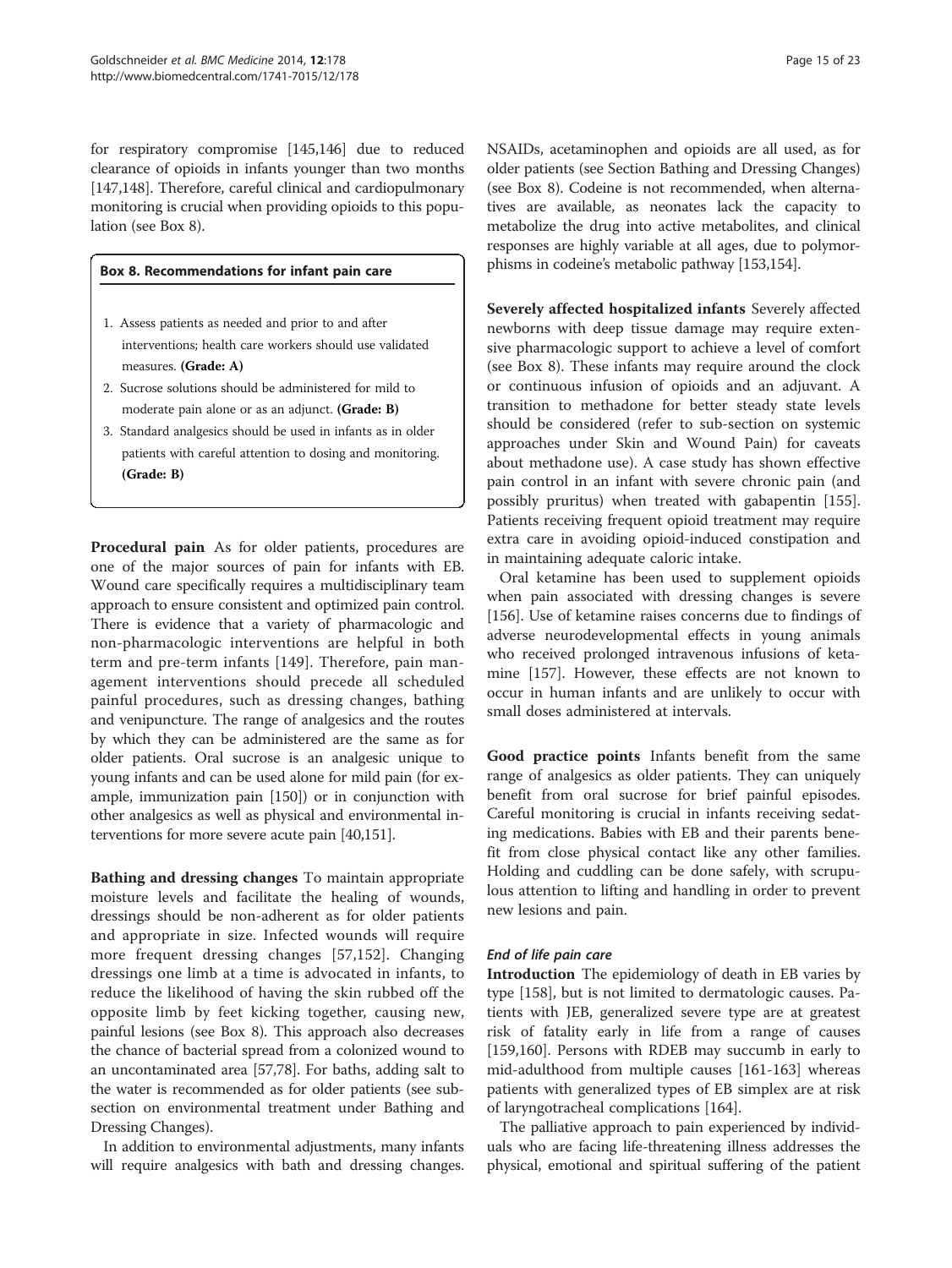and includes support for the whole family [\[165](#page-21-0)-[167](#page-21-0)] (see Box 9). Squamous cell carcinoma is frequently diagnosed in patients with severe subtypes [[168\]](#page-21-0) and can present challenges typical of cancer-related pain when it metastasizes. The World Health Organization ladder approach to pain care for those patients with cancer and other persistent illnesses recommends a two-step 'ladder' as a framework for pain care [\[169](#page-21-0)].

## Box 9. Recommendations for end of life pain treatment

- 1. Assess and manage physical, emotional and spiritual suffering of the patient, while providing support for the whole family. (Grade: A)
- 2. Opioids are the cornerstone of good analgesia in this setting. Opioid rotation may need to be considered to improve analgesia and reduce side effects, and adjuncts may need to be added. (Grade: B)
- 3. Consider targeted medication for neuropathic pain or when pain proves refractory to convention therapies. (Grade: D)
- 4. Continuous subcutaneous infusion of medication is an option when parenteral therapy is needed in the terminal phase. (Grade: C)
- 5. Where needed, breakthrough medication can be given transmucosally (oral or nasal) for rapid onset and avoidance of the enteral route. (Grade: B)

Opioids Opioids have a role in EB pain management, as previously indicated in these guidelines (see Box 9). Patients in the palliative phase of their illness may be given an oral opioid sustained release medication [\[170\]](#page-21-0). Opioids should be titrated against pain and side effects, with differences in approach needed depending on issues such as opioid tolerance and rate of development of new pain problems [\[170\]](#page-21-0). However, if appropriate opioid increases are not effective, it is important to consider pharmacologic tolerance, poor absorption and neuropathic pain. Tolerance can be addressed by rotating the opioid to capitalize upon incomplete cross-tolerance [[171,172](#page-21-0)]. In the face of poor absorption, parenteral therapy may be needed (see below). If neuropathic pain is suspected, methadone may be an option to consider. It has N-methyl-D-aspartate (NMDA) antagonist action in addition to mu-agonist properties common to standard opioids, and can be beneficial for neuropathic pain [[173\]](#page-21-0) and does not rely on renal excretion [[61](#page-19-0)], which may be reduced in the palliative phase of EB [\[87](#page-20-0)]. Although a recent meta-analysis could not establish differences in efficacy among types of opioids for neuropathic pain, it was determined that intermediate term (weeks to months) use of opioids for neuropathic pain may be helpful [\[174\]](#page-21-0). Cautions in the use of methadone are discussed in the sub-section on systemic approaches under Skin and Wound Pain.

Adjunctive measures for neuropathic pain Many EB patients will have been treated with adjunctive agents such as amitriptyline or gabapentin earlier in their illness, often with good effect [\[87](#page-20-0)[,155](#page-21-0)]. These both may take a period of time to achieve full analgesic effect and usually need to be given by the enteral route. Ketamine is more rapidly effective and can be given orally [\[84-86,](#page-20-0)[175](#page-21-0)] or used subcutaneously (see below). It should be noted that when ketamine by-passes hepatic first pass metabolism, the relative proportion of norketamine is reduced and the patient may experience more sedation and hallucinations and less analgesia for a given dose [[175\]](#page-21-0). Other options for addressing neuropathic pain (see Box 9) in terminal care include opioid rotation to methadone (see above), which can also be included in a subcutaneous infusion (see below).

Infusions and issues of drug delivery Parenteral administration of analgesia may be needed in the palliative phase, when ability to take enteral medications is no longer an option or if rapid escalation of therapy is needed. There has been an historic reluctance to use continuous subcutaneous infusions, due to the fear of precipitating further blistering. However, subcutaneous infusions have been reported to be tolerated in the final days of life in an adult EB patient [[176\]](#page-22-0) (see Box 9).

In non-EB patients with cancer pain, the subcutaneous route of morphine is effective to a similar degree as the intravenous [\[177\]](#page-22-0). Other alternatives, such as adherent transdermal delivery systems, need regular removal and replacement. Repeated subcutaneous/intramuscular injections are very frightening for children, as are attempts to obtain IV access. Alternatively, sites of subcutaneous needle insertion last reasonably well [\[87](#page-20-0)[,177\]](#page-22-0). If subcutaneous sites do become inflamed, some benefit has been shown from adding low dose dexamethasone to the infusion [[178](#page-22-0)], although this has not been used to our knowledge in children with EB.

Breakthrough pain medication at the end of life Even when good baseline pain relief has been achieved, most patients will require occasional 'breakthrough' doses of analgesia. Uniformly effective breakthrough dosing protocols have not been determined for children with EB at end of life, although there are general recommendations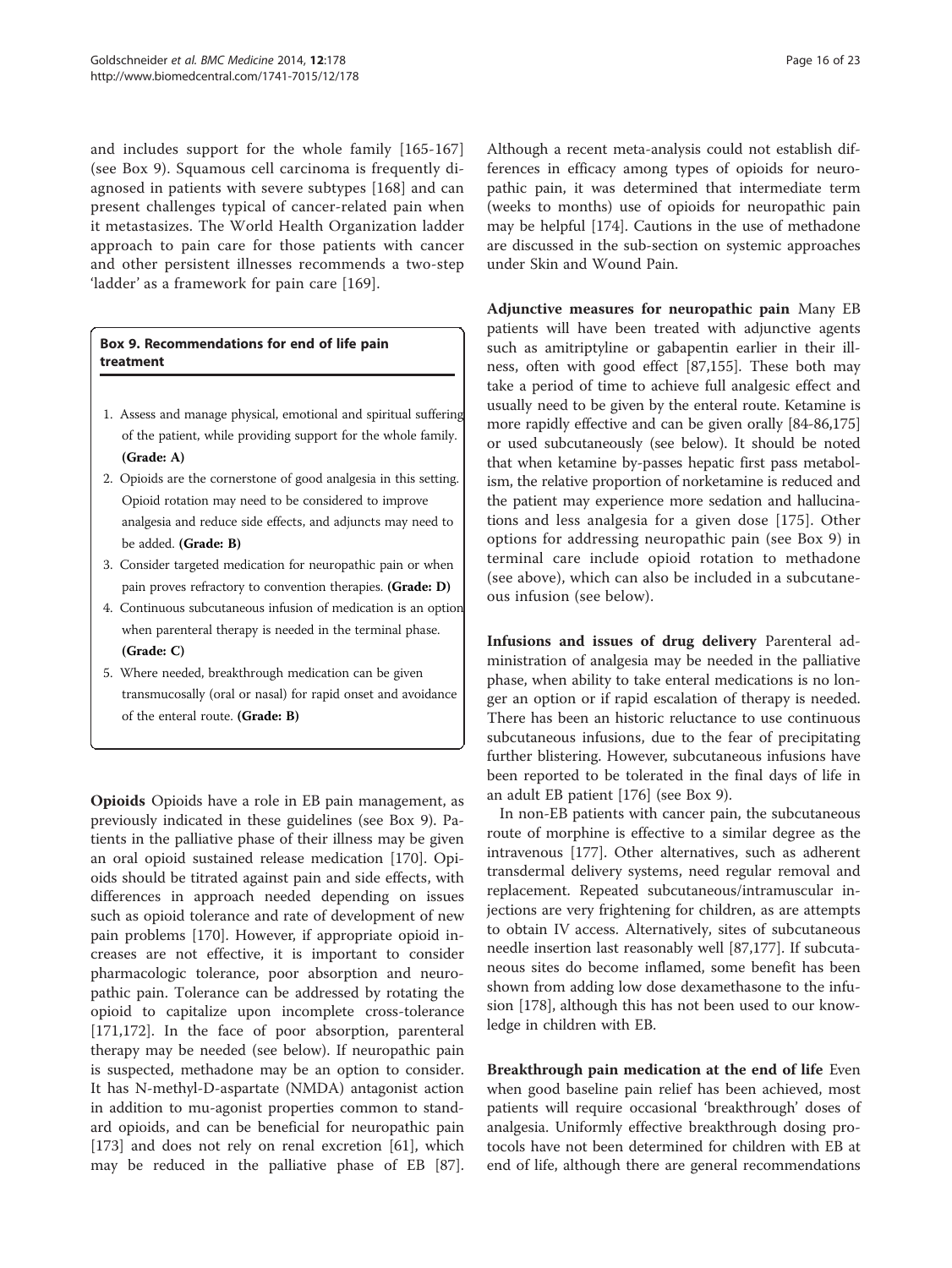from several international sources [[169](#page-21-0)[,179](#page-22-0)] and data to support the use of up to 20% of total daily opioid consumption [[180](#page-22-0),[181](#page-22-0)] in adults with cancer. In general, a short-acting, immediate release form of opioid should be given at approximately 10% to 15% of the total background opioid dose of the previous 24 hours. If rescue dosing is used frequently and consistently, then the baseline opioid dosing needs to be increased. Individual patient factors should be taken into consideration (including prior opioid exposure, renal and hepatic function, other medication use) and consultation with an expert in pain management and/or palliative care is recommended. The same principle is recommended for opioids given via all routes of administration. When very rapid onset is needed, transmucosal administration of opioids may be preferable (see Box 9). Commercially available transmucosal preparations of fentanyl are available in doses likely to be suitable for older children and adults. Evidence supports the use of transbuccal fentanyl for breakthrough pain in cancer patients [[182](#page-22-0)]. An additional benefit of fentanyl is that it is not dependent on renal excretion. In some centers, the injectable formulations of morphine or diamorphine have been used buccally at around a third of the standard enteral dose (equivalent to the intravenous dose), allowing more flexibility of dosing. It is also important to remember that extreme anxiety may confound pain perception or expression and that there may be benefit in offering additional doses of buccal midazolam where this is felt to be a significant factor. Therapy should be targeted at specific symptoms whenever possible, although combination therapy is not unusual. Breakthrough analgesia should be offered in the face of unexplained 'agitation' in case of undiagnosed pain, after which medication for primary agitation/anxiety may be considered. While it is likely that both of these would cause a degree of sedation at higher doses, this should not be the primary aim of treatment.

Good practice points Palliative pain care is an expected part of care for EB, which in many cases is life-limiting in nature. All basic principles of palliative care apply as they do for other terminal disease states.

## Pruritus

Introduction Itch is a prominent, debilitating and damaging symptom for children with EB, but the mechanisms which lead to the manifestation of pruritus are poorly understood [\[183\]](#page-22-0). Promising new insights into the causes and potential treatments of chronic itch in animal models [\[184](#page-22-0)], in human chronic itch generally [[185\]](#page-22-0) and in recovering burn patients [[186](#page-22-0)] may hold potential for application in the EB population.

Non-pharmacological approaches Multiple environmental and behavioral approaches to address itch have been suggested [\[183,187](#page-22-0)] and include: prevention of dry skin (systemic hydration and emollients), gentle debridement of dry/dead/crusted skin, prevention and treatment of skin wound infection; maintaining/supporting the healing process by attention to anemia and nutritional status, limiting damage to the skin by avoiding shear forces imposed by scratching (short nails, occlusive barriers, patting rather than pulling or tearing at a site), avoiding overheating and using measures to keep the body cool (see Box 10). CBT is useful to reduce habitual scratching behaviors (see section on [psychological ap](#page-3-0)[proaches](#page-3-0)). It is important to avoid and treat secondary causes when present (such as drugs, environmental itch triggers, underlying co-morbidities). Opioid-induced itch in EB can be a problem and a difficult side effect to balance against the desired analgesia; opioid rotation may be helpful.

## Box 10. Recommendations for itch treatment

- 1. Use environmental and behavioral interventions for itch control. (Grade: C)
- 2. Antihistamines are recommended and can be chosen depending upon desirability of sedating effects. (Grade: D)
- 3. Gabapentin, pregabalin, TCA, serotonin norepinephrine reuptake inhibitors (SNRIs) and other non-traditional antipruritic agents should be strongly considered for itch treatment. (Grade: C)

Pharmacological therapies Pharmacological therapies include traditional oral antihistaminic medications (see Box 10). Some patients prefer sedating formulations at bedtime (for example, diphenhydramine, hydroxyzine, chlorpheniramine) and others non-sedating preparations during the day (for example, cetirizine, loratadine and fexofenadine). Efficacy is variable and recommendations are based on anecdotal experience for lack of good evidence in EB and other dermatologic conditions. Centrally acting medications, such as gabapentin and pregabalin, have evidence for efficacy from the burn literature [[186](#page-22-0),[188,189](#page-22-0)] and may have application in EB. Many of these medications have also been used successfully for neuropathic pain (see sub-section on adjunctive measures for neuropathic pain under End of Life Pain). Antidepressants with nortriptyline re-uptake inhibitory actions have been used for various pruritic conditions with some evidence for efficacy, with mirtazapine showing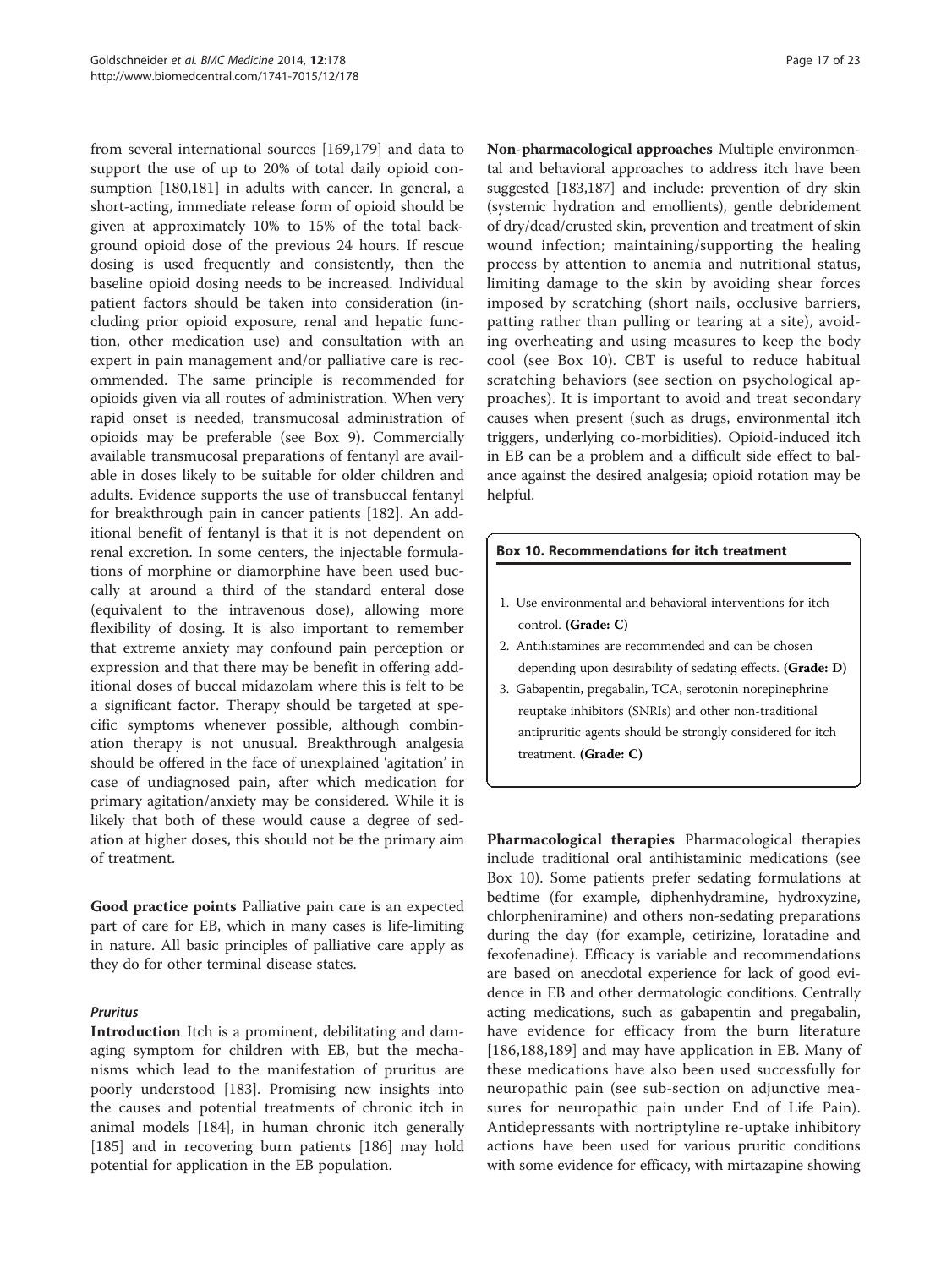<span id="page-17-0"></span>promise [[190](#page-22-0)-[193](#page-22-0)]. Low-dose cyclosporine has been used in a single case of dominant dystrophic EB to reduce generalized itching [\[185,194](#page-22-0)]. Anecdotal success has been reported with ondansetron in EB; however, the same had been reported for pruritus from cholestatic jaundice, although controlled trials did not confirm efficacy [[195](#page-22-0)]. Similar suggestions were made related to the pruritus of uremia [[196,197](#page-22-0)], leading to recommendations that ondansetron should be considered, although clinical trials are needed in EB.

Other medications that have shown sporadic clinical success in treating itch in EB include: cyproheptadine; selective serotonin re-uptake inhibitors (SSRIs; fluoxetine, paroxetine, sertraline, fluvoxamine) [\[193](#page-22-0)]; tricyclic antidepressants (doxepin, amitriptyline, nortriptyline) [\[192](#page-22-0)]; opioid antagonists (naloxone, naltrexone); kappa receptor agonists (butorphanol, dextromethorphan, nalbuphine); other 5-HT3 receptor antagonists (granisetron, dolasetron); antipsychotic agents (olanzapine, pimozide) and cannabinoids. These agents and the NK-1 receptor antagonist aprepitant may prove to be useful in certain subsets of patients, although evidence to guide therapy is lacking [[198\]](#page-22-0) and practitioners are encouraged to pursue the aforementioned therapies based on patient response to prior medications, potential interactions within the patient's medication list and medication availability (see Box 10).

It is common practice for medications from different drug classes to be used concurrently and for agents in the same class to be rotated due to the observation that a particular medication may have improved efficacy after intermittent drug holiday.

Good practice points A combination of environmental, cognitive-behavioral and pharmacologic therapies is available for use for EB-related pruritus, which can be a severe symptom of the disease.

#### Conclusions

These guidelines represent the initial effort to organize pain management for patients with EB based on existing evidence. While the guidelines were developed using current evidence and a rigorous evaluation process, there are limitations in the clinical use of the recommendations. The two

#### Table 5 Implementation barriers

- 1. Availability of resources (for example, medications and equipment)
- 2. Legal and social restrictions on the use of various medications and therapies.
- 3. Limited and uneven distribution of knowledge and expertise
- 4. International dissemination of guidelines and EB-related information to local care providers and families (includes translation and access to electronic and print media)

#### Table 6 Areas of research

#### Psychological and integrative approaches:

- 1. Test the efficacy of well-established cognitive behavioral interventions for acute and chronic pain management in EB.
- 2. Develop EB-specific pain assessment measures for both acute and chronic pain.
- 3. Evaluate the efficacy of cognitive behavioral therapy for EB-related pruritus
- 4. Evaluate the role for Integrative Medicine techniques for the EB population.

#### Acute pain:

- 1. Improve the balance between analgesia and side effects specific to EB (for example, itching).
- 2. Establish optimal treatment of needle-related pain.
- 3. Define the role for ketamine and other non-opioid agents.

#### Chronic and recurrent pain:

- 1. Evaluate topical therapies including opioids, local anesthetics and NSAIDs.
- 2. Determine optimal environmental interventions for bath and dressing changes including bath additives (salt, bleach, oatmeal).
- 3. Define optimal perianal pain therapies.
- 4. Clarify the role of bone density screening in preventing bone pain and fractures.
- 5. Determine the role of topical NSAIDs in treatment of corneal abrasion pain.
- 6. Explore the role for various physical and occupational therapy interventions for joint, bone and back pain.

#### Infants:

- 1. Validate observational pain scales in the setting of bandaged infants.
- 2. Determine the safety and dosing of adjunct medications, such as gabapentin and topical agents.

## Pruritus:

- 1. Establish the mechanisms of pruritus in EB and effective treatment thereof.
- 2. Refine the management of opioid-exacerbated itch.

#### End of life:

1. Define how best to integrate palliative care into the overall care of patients with EB prior to end of life.

A focused list to represent the broad categories that would benefit from studies in patients with EB.

broad areas of concern involve practical limitations of implementation and the level of available evidence. Tables 5 and 6 identify issues for implementation of the guidelines as well as general recommendations areas for research to enhance the level of evidence.

#### Additional file

[Additional file 1:](http://www.biomedcentral.com/content/supplementary/s12916-014-0178-2-s1.doc) EB-specific articles that were excluded from use in making recommendations, with rationales.

<sup>2.</sup> Define optimal treatments for pain at the end of life.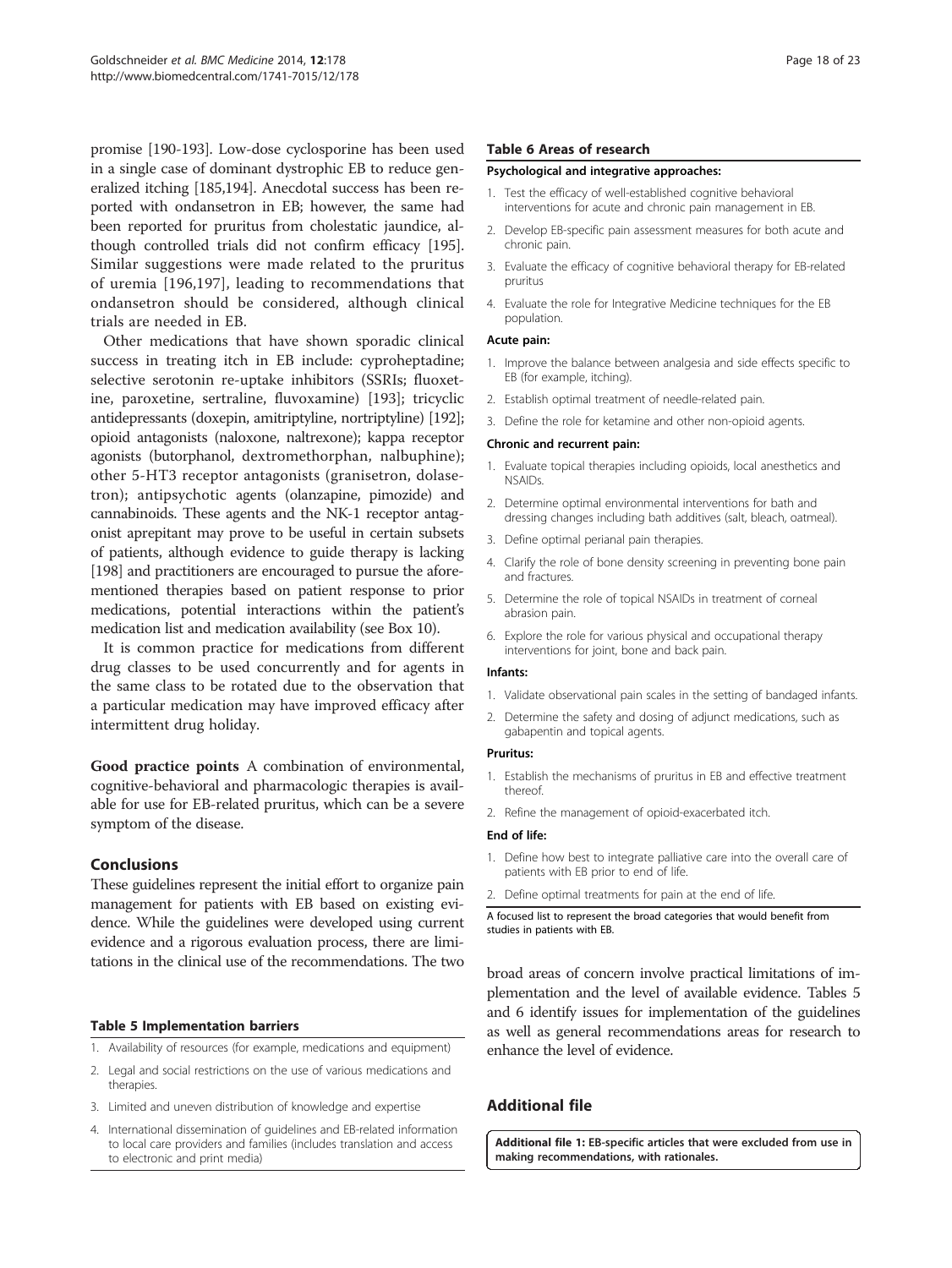#### <span id="page-18-0"></span>**Abbreviations**

CBT: cognitive behavioral therapy/techniques; CHEOPS: Children's Hospital of Eastern Ontario Pain Scale; CRIES: Crying, requires oxygen, Increased vital signs, Expression and Sleepless Pain Scale; DDEB: dominant dystrophic epidermolysis bullosa; DEB: dystrophic epidermolysis bullosa (dominant and recessive types); EB: epidermolysis bullosa; EBS: epidermolysis bullosa simplex (basal and suprabasal types); FLACC: Face Legs Arms Cry Consolability Pain Scale; GERD: gastroesophageal reflux disease; JEB: junctional epidermolysis bullosa (generalized and localized); NIPS: Neonatal Infant Pain Scale; NMDA: N-methyl-d-aspartate; NSAIDs: non-steroidal anti-inflammatory drugs; N-PASS: Neonatal Pain Agitation and Sedation Scale; PCA: patient controlled analgesia; PIPP: Premature Infant Pain Profile; RDEB: recessive dystrophic epidermolysis bullosa.

#### Competing interests

The authors declare that they have no competing interests.

#### Authors' contributions

This work was initiated and led by KRG with active input from all authors. JG, EH, CL, ALJ, AEM, LGM and DSL participated in the review process and recommendation/guideline draft, see text for details. DSL led the systematic evidence analysis and provided methodological support and guidance. Multi-disciplinary clinician input was obtained as was input from patients and families early in the process (see Acknowledgments, below). The consensus meeting (see text) was attended in person or via Skype by KRG, ALJ, EH, JG, CL, LGM and BK (see Acknowledgements). All authors read and approved the final manuscript.

#### Acknowledgments

Guideline development was supported by a small grant from DEBRA USA to defray the costs of travel, accommodation and preparation related to the consensus meeting, held on 4, 5 May 2012 in Cincinnati, Ohio, USA. The following members of the original guidelines development committee helped with initial content development and recommendations: Beverly Inge Walti, Kara Malcolm, Teresa Mingrone, and Stacy Shipley.

The following Clinician Reviewers are gratefully acknowledged: Anna L. Bruckner, MD, Elizabeth Ely, RN, PhD, Kim Hazelbaker, RN, Barbara Hoggart, MD, Richard F. Howard, BSc, FRCA, Anne Lucky, MD, Geraldine Mancuso-Kelly, RN, Elena Pope, MD, Susan Rowe, RN, Alexandra Szabova, MD, Jean Whalen, RN. Warm thanks to the following Family and Patient Reviewers: Patsy DiGiovanna, Michelle Starkey, Natasha Starkey and \*Brett Kopelan (\*participated in consensus meeting).

Special thanks to Andrea Ayers (administrative assistant to KRG), Brett Kopelin (DEBRA USA), Francis Palisson (DEBRA Chile) and Avril Keenan (DEBRA Ireland) for their support.

#### Author details

<sup>1</sup>Pain Management Center, Department of Anesthesiology, Cincinnati Children's Hospital Medical Center, Cincinnati, Ohio, USA. <sup>2</sup>Lucille Packard Children's Hospital, Department of Anesthesia (by courtesy, Pediatrics), Stanford University, Stanford, California, USA. <sup>3</sup>Helen and Douglas Hospices, Oxford and John Radcliffe Hospital, Oxford, USA. <sup>4</sup>University of Southampton, Southampton, UK.<br><sup>5</sup>Great Ormond Street Hospital for Children NHS Trust London, UK. <sup>6</sup>Pain. Great Ormond Street Hospital for Children NHS Trust, London, UK. <sup>6</sup>Pain Management Center and Division of Behavioral Medicine and Clinical Psychology, Cincinnati Children's Hospital Medical Center, Cincinnati, Ohio, USA. <sup>7</sup> National Paediatric Epidermolysis Bullosa Centre, Great Ormond Street Hospital NHS Foundation Trust, London, UK. <sup>8</sup>Department of Anesthesiology and Critical Care, Children's Hospital of Philadelphia, Philadelphia, Pennsylvania, USA. <sup>9</sup>James M. Anderson Center for Health Systems Excellence, Cincinnati Children's Hospital Medical Center, Cincinnati, Ohio, USA.

#### Received: 19 December 2013 Accepted: 9 September 2014 Published online: 09 October 2014

#### References

- 1. Fine JD, Johnson LB, Weiner M, Suchindran C: Assessment of mobility, activities, and pain in different subtypes of epidermolysis bullosa. Clin Exp Dermatol 2004, 29:122–127.
- 2. Tabolli S, Sampogna F, Di Pietro C, Paradisi A, Uras C, Zotti P, Castiglia D, Zambruno G, Abeni D: Quality of life in patients with epidermolysis bullosa. Br J Dermatol 2009, 161:869–877.
- 3. Margari F, Lecce PA, Santamato W, Ventura P, Sportelli N, Annicchiarico G, Bonifazi E: Psychiatric symptoms and quality of life in patients affected by epidermolysis bullosa. J Clin Psychol Med Settings 2010, 17:333-339.
- 4. Van Scheppingen C, Lettinga AT, Duipmans JC, Maathius CG, Jonkman MF: Main problems experienced by children with Epidermolysis Bullosa: a qualitative study with semi-structured interviews. Acta Derm Venerol 2008, 88:143–150.
- 5. Fine J, Bruckner-Tuderman L, Eady RA, Bauer EA, Bauer JW, Has C, Heagerty A, Hintner H, Hovnanian A, Jonkman MF, Leigh I, Marinkovich P, Martinez AE, McGrath JA, Mellerio JE, Moss C, Murrell DF, Shimizu H, Uitto J, Woodley D, Zambruno G: Inherited epidermolysis bullosa: updated recommendations on diagnosis and classification. J Am Acad Dermatol 2014, 70:1103–1126.
- 6. Debra International [<http://www.debra-international.org/homepage.html>]
- 7. Clark E, Burkett K, Stanko-Lopp D: Let Evidence Guide Every New Decision (LEGEND): an evidence evaluation system for point-of-care clinicians and guideline development teams. J Eval Clin Pract 2009, 15:1054–1060.
- 8. Cincinnati Children's Hospital Medical Center: LEGEND documents. 2013. [http://www.cincinnatichildrens.org/service/j/anderson-center/evidence](http://www.cincinnatichildrens.org/service/j/anderson-center/evidence-based-care/legend/)[based-care/legend/](http://www.cincinnatichildrens.org/service/j/anderson-center/evidence-based-care/legend/).
- 9. Brozek JL, Akl EA, Alonso-Coello P, Lang D, Jaeschke R, Williams JW: Grading quality of evidence and strength of recommendations in clinical practice guidelines. Part 1 of 3. An overview of the GRADE approach and grading quality of evidence about interventions. Allergy 2009, 64:669–677.
- 10. Guyatt GH, Oxman AD, Vist GE, Kunz R, Falck-Ytter Y, Alonso-Coello P, Schünemann HJ, GRADE Working Group: GRADE: an emerging consensus on rating quality of evidence and strength of recommendations. BMJ 2008, 336:924–926.
- 11. Debra International pain management guidelines page [[http://www.](http://www.debra-international.org/med-professionals/best-clinical-practice-guidelines-bcpg/pain-management.html) [debra-international.org/med-professionals/best-clinical-practice-guidelines](http://www.debra-international.org/med-professionals/best-clinical-practice-guidelines-bcpg/pain-management.html)[bcpg/pain-management.html\]](http://www.debra-international.org/med-professionals/best-clinical-practice-guidelines-bcpg/pain-management.html)
- 12. Gatchel RJ, Peng YB, Peters ML, Fuchs PN, Turk DC: The biopsychosocial approach to chronic pain: scientific advances and future directions. Psychol Bull 2007, 133:581–624.
- 13. Gerik SM: Pain management in children: developmental considerations and mind-body therapies. South Med J 2005, 98:295-302.
- 14. Green JP, Barabasz AF, Barrett D, Montgomery GH: Forging ahead: the 2003 APA Division 30 definition of hypnosis. Int J Clin Exp Hypn 2005, 53:259–264.
- 15. Palermo TM, Chambers CT: Parent and family factors in pediatric chronic pain and disability: an integrative approach. Pain 2005, 119:1-4
- 16. Eccleston C, Palermo TM, Williams AC, Lewandowski A, Morely S: Psychological therapies for the management of chronic and recurrent pain in children and adolescents. Cochrane Database Syst Rev 2009, 2, CD003968.
- 17. Palermo TM, Eccleston C, Lewandowski AS, Williams AC, Morley S: Randomized controlled trials of psychological therapies for management of chronic pain in children and adolescents: an updated meta-analytic review. Pain 2010, 148:387–397.
- 18. Kashikar-Zuck S, Swain NF, Jones BA, Graham TB: Efficacy of cognitivebehavioral intervention for juvenile primary fibromyalgia syndrome. J Rheumatol 2005, 32:1594–1602.
- 19. Eccleston C, Williams AC, Morley S: Psychological therapies for the management of chronic pain (excluding headache) in adults. Cochrane Database Syst Rev 2009, 2, CD007407.
- 20. Richardson J, Smith JE, McCall G, Pilkington K: Hypnosis for procedure-related pain and distress in pediatric cancer patients: a systematic review of effectiveness and methodology related to hypnosis interventions. J Pain Symptom Manage 2006, 31:70-84.
- 21. Uman LS, Chambers CT, McGrath PJ, Kisely S: Psychological interventions for needle-related procedural pain and distress in children and adolescents. Cochrane Database Syst Rev 2006, 4, CD005179.
- 22. Chambers CT, Taddio A, Uman LS, McMurtry CM, HELPinKIDS Team: Psychological interventions for reducing pain and distress during routine childhood immunizations: a systematic review. Clin Ther 2009, 31:S77–S103.
- 23. Kleiber C, Harper DC: Effects of distraction on children's pain and distress during medical procedures: a meta-analysis. Nurs Res 1999, 48:44–49.
- 24. Liossi C, White P, Hatira P: A randomized clinical trial of a brief hypnosis intervention to control venepuncture-related pain of paediatric cancer patients. Pain 2009, 142:255–263.
- 25. Malloy KM, Milling LS: The effectiveness of virtual reality distraction for pain reduction: a systematic review. Clin Psychol Rev 2010, 30:1011-1018.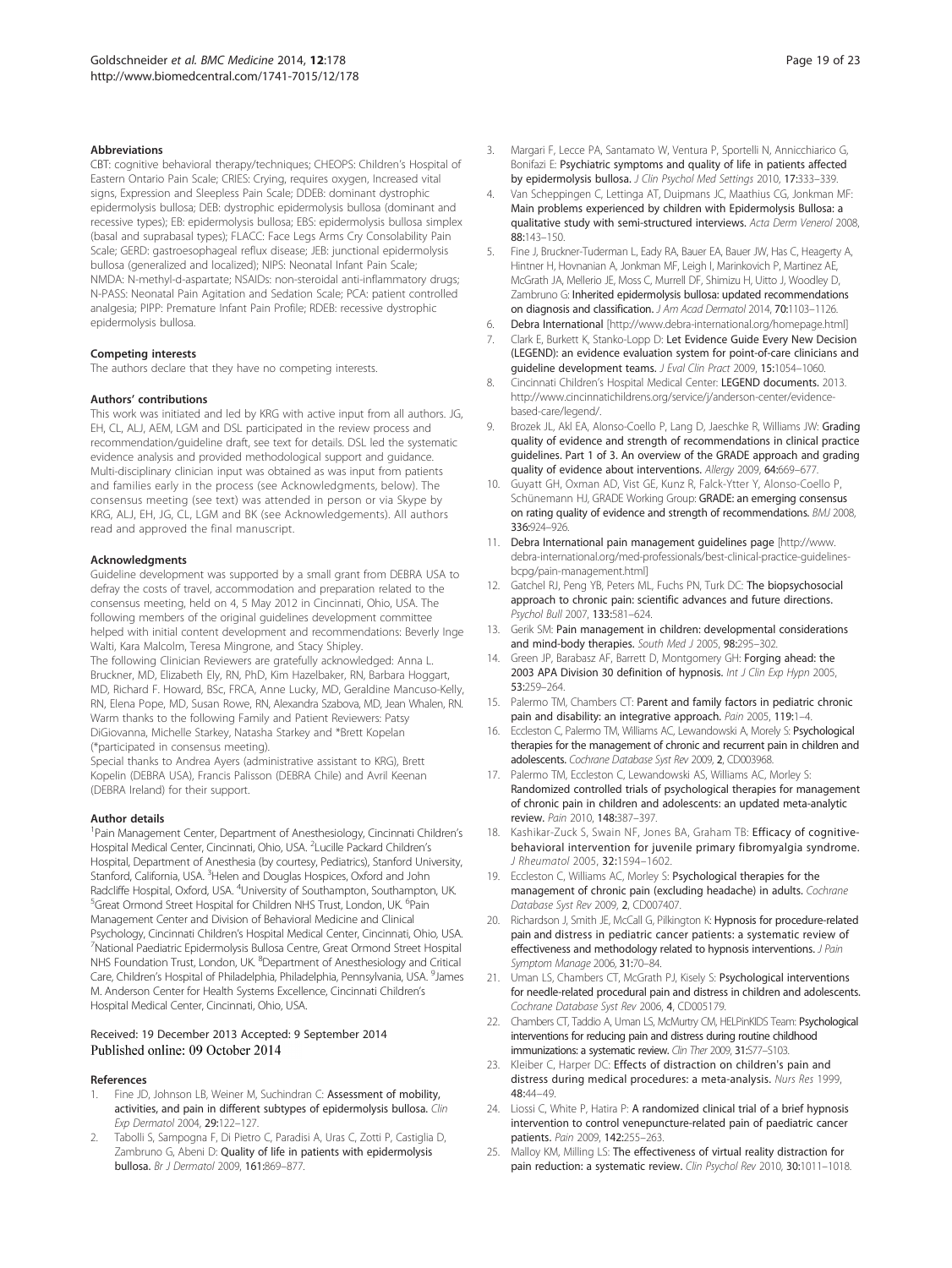- <span id="page-19-0"></span>26. Hanson MD, Gauld M, Wathen CN, Macmillan HL: Nonpharmacological interventions for acute wound care distress in pediatric patients with burn injury: a systematic review. J Burn Care Res 2008, 29:730–741.
- 27. Liossi C, Franck L: Psychological interventions for acute pediatric pain. In Clinical Pain Management Acute Pain. Edited by Macintyre P, Rowbotham D, Walker S. London: Hodder Arnold; 2008:308–323.
- 28. Hagermark O, Wahlgren C: Treatment of itch. Semin Dermatol 1995, 14:320–325.
- 29. Chida Y, Steptoe A, Hirakawa N, Sudo N, Kubo C: The effects of psychological intervention on atopic dermatitis. A systematic review and meta-analysis. Int Arch Allergy Immunol 2007, 144:1-9.
- 30. Azrin NH, Nunn RG: Habit-reversal: a method of eliminating nervous habits and tics. Behav Res Ther 1973, 11:619-628.
- 31. Rosenbaum MS, Ayllon T: The behavioral treatment of neurodermatitis through habit-reversal. Behav Res Ther 1981, 19:313–318.
- 32. Ehlers A, Stangier U, Gieler U: Treatment of atopic dermatitis: a comparison of psychological and dermatological approaches to relapse prevention. J Consult Clin Psychol 1995, 63:624-635.
- 33. Hopton A, MacPherson H: Acupuncture for chronic pain: is acupuncture more than an effective placebo? A systematic review of pooled data from meta-analyses. Pain Pract 2010, 10:94–102.
- 34. Cepeda MS, Carr DB, Lau J, Alvarez H: Music for pain relief. Cochrane Database Syst Rev 2006, 2, CD004843.
- 35. Bussing A, Ostermann T, Ludtke R, Michalsen A: Effects of yoga interventions on pain and pain-associated disability: a meta-analysis. J Pain 2012, 13:1–9.
- 36. Cordier W, Steenkamp V: Herbal remedies affecting coagulation: a review. Pharm Biol 2012, 50:443–452.
- 37. Kashikar-Zuck S, Lynch AM: Psychological interventions for chronic pain. In Pain in Children: A Practical Guide for Primary Care. Edited by Walco GA, Goldschneider KR. Totowa, NJ: Humana Press; 2008:145–152.
- 38. Power N, Liossi C, Franck L: Helping parents to help their child with procedural and everyday pain: practical, evidence-based advice. J Spec Pediatr Nurs 2007, 12:203–209.
- 39. von Baeyer CL, Spagrud LJ: Systematic review of observational (behavioral) measures of pain for children and adolescents aged 3 to 18 years. Pain 2007, 127:140–150.
- 40. Stinson JN, Kavanagh T, Yamada J, Gill N, Stevens B: Systematic review of the psychometric properties, interpretability and feasibility of self-report pain intensity measures for use in clinical trials in children and adolescents. Pain 2006, 125:143–157.
- 41. Goldschneider K, Lucky AW, Mellerio JE, Palisson F, del Carmen Viñuela Miranda M, Azizkhan RG: Perioperative care of patients with epidermolysis bullosa: proceedings of the 5th international symposium on epidermolysis bullosa, Santiago Chile, December 4–6, 2008. Pediatr Anaesth 2010, 20:797–804.
- 42. Goldschneider KR, Lucky AW: Pain management in epidermolysis bullosa. Dermatol Clin 2010, 28:273–282.
- 43. Steffel J, Luscher TF, Ruschitzka F, Tanner FC: Cyclooxygenase-2 inhibition and coagulation. J Cardiovasc Pharmacol 2006, 47:S15-S20.
- 44. Herod J, Denyer J, Goldman A, Howard R: Epidermolysis bullosa in children: pathophysiology, anaesthesia and pain management. Paediatr Anaesth 2002, 12:388–397.
- 45. Manjushree R, Lahiri A, Ghosh BR, Laha A, Handa K: Intranasal fentanyl provides adequate postoperative analgesia in pediatric patients. Can J Anaesth 2002, 49:190–193.
- 46. Borland M, Jacobs I, King B, O'Brien D: A randomized controlled trial comparing intranasal fentanyl to intravenous morphine for managing acute pain in children in the emergency department. Ann Emerg Med 2007, 49:335–340.
- 47. Desjardins PJ, Norris LH, Cooper SA, Reynolds DC: Analgesic efficacy of intranasal butorphanol (Stadol NS) in the treatment of pain after dental impaction surgery. J Oral Maxillofac Surg 2000, 58:19-26.
- 48. Kelly RE: Regional anesthesia in children with epidermolysis bullosa dystrophica. Anesthesiology 1988, 68:469.
- 49. Sopchak AM, Thomas PS, Clark WR: Regional anesthesia in a patient with epidermolysis bullosa. Reg Anesth 1993, 18:132–134.
- 50. Yee LL, Gunter JB, Manley CB: Caudal epidural anesthesia in an infant with epidermolysis bullosa. Anesthesiology 1989, 70:149–151.
- 51. Diwan R, Vas L, Shah T, Raghavendran S, Ponde V: Continuous axillary block for upper limb surgery in a patient with epidermolysis bullosa simplex. Paediatr Anaesth 2001, 11:603-606.
- 52. Englbrecht JS, Langer M, Hahnenkamp K, Ellger B: Ultrasound-guided axillary plexus block in a child with dystrophic epidermolysis bullosa. Anaesth Intensive Care 2010, 38:1101–1105.
- 53. Doi S, Horimoto Y: Subcutaneous tunnelling of an epidural catheter in a child with epidermolysis bullosa. Acta Anaesth Scand 2006, 50:394–395.
- 54. Viscusi ER, Martin G, Hartrick CT, Singla N, Manvelian G, EREM Study Group: Forty-eight hours of postoperative pain relief after total hip arthroplasty with a novel, extended-release epidural morphine formulation. Anesthesiology 2005, 102:1014–1022.
- 55. Mhuircheartaigh RJ, Moore RA, McQuay HJ: Analysis of individual patient data from clinical trials: epidural morphine for postoperative pain. Br J Anaesth 2009, 103:874–881.
- 56. Hartrick CT, Hartrick KA: Extended-release epidural morphine (DepoDur): review and safety analysis. Expert Rev Neurother 2008, 8:1641–1648.
- 57. Denyer JE: Wound management for children with epidermolysis bullosa. Dermatol Clin 2010, 28:257–264.
- 58. Chou R, Fanciullo GJ, Fine PG, Adler JA, Ballantyne JC, Davies P, Donovan MI, Fishbain DA, Foley KM, Fudin J, Gilson AM, Kelter A, Mauskop A, O'Connor PG, Passik SD, Pasternak GW, Portenoy RK, Rich BA, Roberts RG, Todd KH, Miaskowski C, American Pain Society-American Academy of Pain Medicine Opioids Guidelines Panel: Clinical guidelines for the use of chronic opioid therapy in chronic noncancer pain. J Pain 2009, 10:113–130.
- 59. Noble M, Treadwell JR, Tregear SJ, Coates VH, Wiffen PJ, Akafomo C, Schoelles KM: Long-term opioid management for chronic noncancer pain. Cochrane Database Syst Rev 2010, 1, CD006605.
- 60. Katz N, Mazer NA: The impact of opioids on the endocrine system. Clin J Pain 2009, 25:170–175.
- 61. Davies D, Vlaming D, Haines C: Methadone analgesia for children with advanced cancer. Pediatr Blood Cancer 2008, 51:393-397.
- 62. Huh B, Park CH: Retrospective analysis of low-dose methadone and QTc prolongation in chronic pain patients. Korean J Anesthesiol 2010, 58:338-343.
- 63. Cruciani RA: Methadone: to ECG or not to ECG…That is still the question. J Pain Symptom Manage 2008, 36:545–552.
- 64. Martin JA, Campbell A, Killip T, Kotz M, Krantz MJ, Kreek MJ, McCarroll BA, Mehta D, Payte JT, Stimmel B, Taylor T, Haigney MC, Wilford BB, Substance Abuse and Mental Health Services Administration: QT interval screening in methadone maintenance treatment: report of a SAMHSA expert panel. J Addict Dis 2011, 30:283–306.
- 65. Nicholson AB: Methadone for cancer pain. Cochrane Database Syst Rev 2009, 4, CD003971.
- Camilleri M: Opioid-induced constipation: challenges and therapeutic opportunities. Am J Gastroenterol 2011, 106:835–842.
- Moore RA, Wiffen PJ, Derry S, McQuay HJ: Gabapentin for chronic neuropathic pain and fibromyalgia in adults. Cochrane Database Syst Rev 2011, 3, CD007938.
- 68. Chiu YK, Prendiville JS, Bennett SM, Montgomery CJ, Oberlander TF: Pain management of junctional epidermolysis bullosa in an 11-year-old boy. Pediatr Dermatol 1999, 16:465–468.
- 69. Gray P, Williams B, Cramond T: Successful use of gabapentin in acute pain management following burn injury: a case series. Pain Med 2008, 9:371–376.
- 70. Lara-Corrales I, Mellerio JE, Martinez AE, Green A, Lucky AW, Azizkhan RG, Murrell DF, Agero AL, Kantor PF, Pope E: Dilated cardiomyopathy in epidermolysis bullosa: a retrospective, multicenter study. Pediatr Dermatol 2010, 27:238–243.
- 71. Taibjee SM, Ramani P, Brown R, Moss C: Lethal cardiomyopathy in epidermolysis bullosa associated with amitriptyline. Arch Dis Child 2005, 90:871–872.
- 72. Twillman RK, Long TD, Cathers TA, Mueller DW: Treatment of painful skin ulcers with topical opioids. J Pain Symptom Manage 1999, 17:288-292.
- 73. LeBon B, Zeppetella G, Higginson IJ: Effectiveness of topical administration of opioids in palliative care: a systematic review. J Pain Symptom Manage 2009, 37:913–917.
- 74. Watterson G, Howard R, Goldman A: Peripheral opioids in inflammatory pain. Arch Dis Child 2004, 89:679–681.
- 75. Than MP, Smith RA, Cassidy S, Kelly R, Marsh C, Maderal A, Kirsner RS: Use of a keratin-based hydrogel in the management of recessive dystrophic epidermolysis bullosa. J Dermatol Treat 2013, 24:290–291.
- 76. Lander JA, Weltman BJ, So SS: EMLA and amethocaine for reduction of children's pain associated with needle insertion. Cochrane Database Syst Rev 2006, 3, CD004236.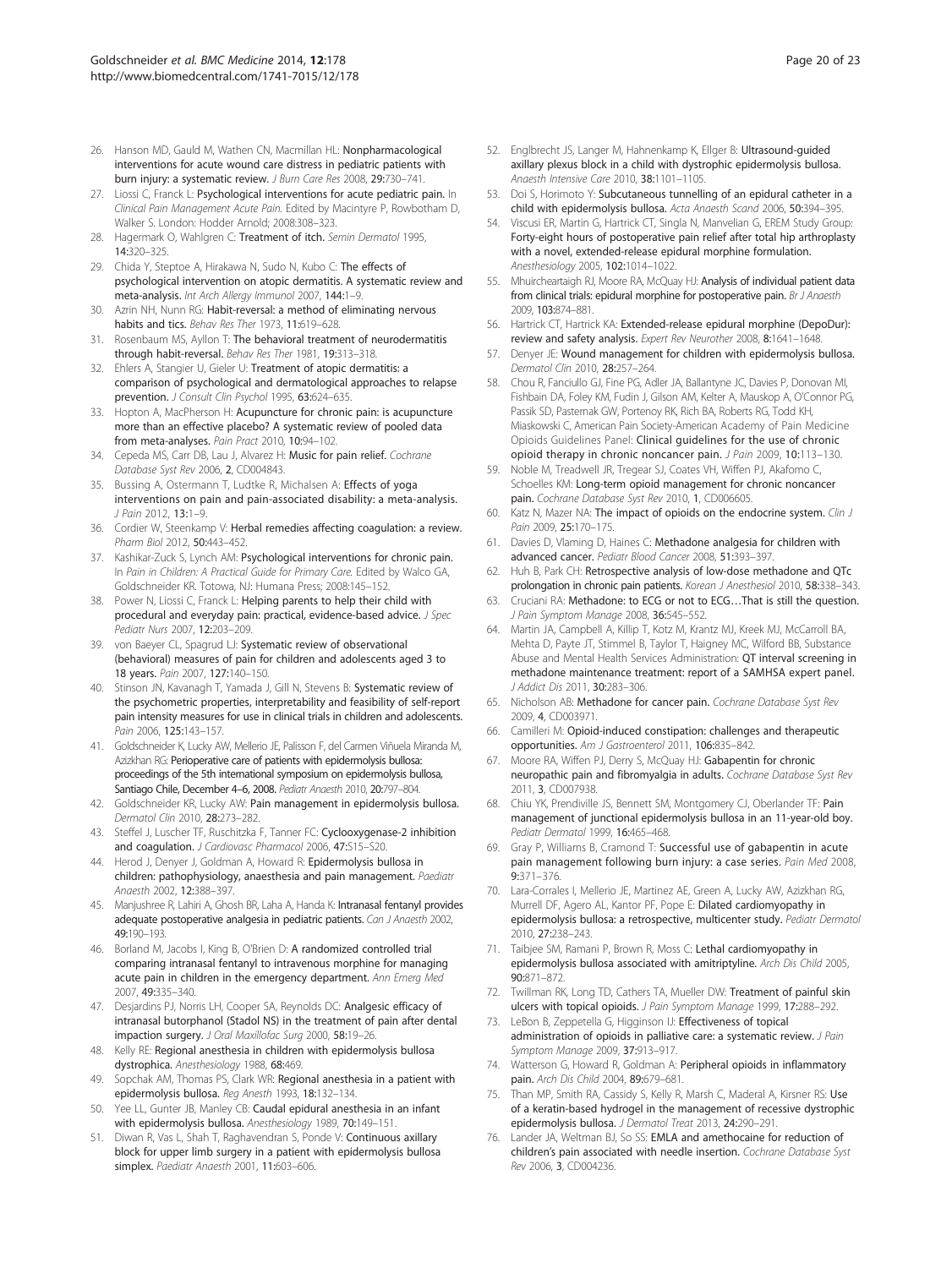- <span id="page-20-0"></span>77. Cepeda MS, Tzortzopoulou A, Thackrey M, Hudcova J, Arora Gandhi P, Schumann R: Adjusting the pH of lidocaine for reducing pain on injection. Cochrane Database Syst Rev 2010, 12, CD006581.
- 78. Arbuckle HA: Bathing for individuals with Epidermolysis bullosa. Dermatol Clin 2010, 28:265–266.
- 79. Cerio R, Dohil M, Jeanine D, Magina S, Mahé E, Stratigos AJ: Mechanism of action and clinical benefits of colloidal oatmeal for dermatologic practice. J Drugs Dermatol 2010, 9:1116–1120.
- 80. Peterson B, Berman S, Arbuckle A: The effectiveness of saltwater baths in the treatment of patients with epidermolysis bullosa. Poster presented at the 37th Annual Meeting of the Society of Pediatric Dermatology, Baltimore July 7–10, 2011.
- 81. Wolfe TR, Braude DA: Intranasal medication delivery for children: a brief review and update. Pediatrics 2010, 126:532–537.
- 82. Ezike HA, Odiakosa MC: Oral ketamine for wound care procedures in adult patients with burns. South Afr J Anaesth Analg 2011, 17:242-248.
- 83. Humphries Y, Melson M, Gore D: Superiority of oral ketamine as an analgesic and sedative for wound care procedures in the pediatric patient with burns. J Burn Care Rehabil 1997, 18:34–36.
- 84. Blonk MI, Koder BG, van den Bemt PM, Huygen FJ: Use of oral ketamine in chronic pain management: a review. Eur J Pain 2010, 14:466-472.
- 85. Bell RF, Eccleston C, Kalso EA: Ketamine as an adjuvant to opioids for cancer pain. Cochrane Database Syst Rev 2012, 11, CD003351.
- 86. Ugur F, Gulcu N, Boyaci A: Oral ketamine for pain relief in a child with abdominal malignancy. Pain Med 2009, 10:120–121.
- 87. Watterson G, Denyer J, Hain R: Skin Symptoms. In Oxford Textbook of Palliative Care for Children. Edited by Goldman A, Hain R, Liben S. Oxford, UK: Oxford University Press; 2005:448–459.
- 88. Burton JH, Auble TE, Fuchs SM: Effectiveness of 50% nitrous oxide/50% oxygen during laceration repair in children. Acad Emerg Med 1998, 5:112–117.
- 89. Rowland AS, Baird DD, Shore DL, Weinberg CR, Savitz DA, Wilcox AJ: Nitrous oxide and spontaneous abortion in female dental assistants. Am J Epidemiol 1995, 141:531–538.
- 90. Nunn JF, Chanarin I, Tanner AG, Owen ER: Megaloblastic bone marrow changes after repeated nitrous oxide anaesthesia. Reversal with folinic acid. Br J Anaesth 1986, 58:1469–1470.
- 91. Sanders RD, Weimann J, Maze M: Biologic effects of nitrous oxide: a mechanistic and toxicologic review. Anesthesiology 2008, 109:707–722.
- 92. Lourenço-Matharu L, Ashley PF, Furness S: Sedation of children undergoing dental treatment. Cochrane Database Syst Rev 2012, 3, CD003877
- 93. Tyagi P, Dixit U, Tyagi S, Jain A: Sedative effects of oral midazolam, intravenous midazolam and oral diazepam. J Clin Pediatr Dent 2012, 36:383–388.
- 94. Patterson DR, Ptacek JT, Carrougher GJ, Sharar SR: Lorazepam as an adjunct to opioid analgesics in the treatment of burn pain. Pain 1997, 72:367–374.
- 95. Freeman EB, Köglmeier J, Martinez AE, Mellerio JE, Haynes L, Sebire NJ, Lindley KJ, Shah N: Gastrointestinal complications of epidermolysis bullosa in children. Br J Dermatol 2008, 158:1308–1314.
- Fine JD, Mellerio JE: Extracutaneous manifestations and complications of inherited epidermolysis bullosa: part I. Epithelial associated tissues. J Am Acad Dermatol 2009, 61:367–384.
- 97. Travis SP, McGrath JA, Turnbull AJ, Schofield OM, Chan O, O'Connor AF, Mayou B, Eady RA, Thompson RP: Oral and gastrointestinal manifestations of epidermolysis bullosa. Lancet 1992, 340:1505–1506.
- 98. Ergun GA, Lin AN, Dannenberg AJ, Carter DM: Gastrointestinal manifestations of epidermolysis bullosa. A study of 101 patients. Medicine 1992, 71:121–127.
- 99. Marini I, Vecchiet F: Sucralfate: a help during oral management in patients with epidermolysis bullosa. J Periodontol 2001, 72:691-695.
- 100. Buchsel PC: Gelclair oral gel. Clin J Oncol Nurs 2003, 7:109-110. 101. Buchsel PC: Polyvinylpyrrolidone-sodium hyaluronate gel (Gelclair): a
- bioadherent oral gel for the treatment of oral mucositis and other painful oral lesions. Expert Opin Drug Metab Toxicol 2008, 4:1449–1454.
- 102. Cingi C, Songu M, Ural A, Yildirim M, Erdogmus N, Bal C: Effects of chlorhexidine/benzydamine mouth spray on pain and quality of life in acute viral pharyngitis: a prospective, randomized, double-blind, placebo-controlled, multicenter study. Ear Nose Throat J 2010, 89:546-549.
- 103. Vandenplas Y, Rudolph CD, Di Lorenzo C, Hassall E, Liptak G, Mazur L, Sondheimer J, Staiano A, Thomson M, Veereman-Wauters G, Wenzl TG, North American Society for Pediatric Gastroenterology Hepatology and

Nutrition, European Society for Pediatric Gastroenterology Hepatology and Nutrition: Pediatric gastroesophageal reflux clinical practice guidelines: joint recommendations of the North American Society for Pediatric Gastroenterology, Hepatology, and Nutrition (NASPGHAN) and the European Society for Pediatric Gastroenterology, Hepatology, and Nutrition (ESPGHAN). J Pediatr Gastroenterol Nutr 2009, 49:498–547.

- 104. Nwokediuko SC: Current trends in the management of gastroesophageal reflux disease: a review. ISRN Gastroenterol 2012, 2012:391631.
- 105. Fine JD, Johnson LB, Weiner M, Suchindran C: Gastrointestinal complications of inherited epidermolysis bullosa: cumulative experience of the National Epidermolysis Bullosa Registry. J Pediatr Gastroenterol Nutr 2008, 46:147–158.
- 106. Lai-Cheong JE, McGrath JA: What is Kindler syndrome? Skinmed 2011,  $9.145 - 146$
- 107. Azizkhan RG, Stehr W, Cohen AP, Wittkugel E, Farrell MK, Lucky AW, Hammelman BD, Johnson ND, Racadio JM: Esophageal strictures in children with recessive dystrophic epidermolysis bullosa: an 11-year experience with fluoroscopically guided balloon dilatation. J Pediatr Surg 2006, 41:55–60.
- 108. Anderson SH, Meenan J, Williams KN, Eady RA, Prinja H, Chappiti U, Doig L, Thompson RP: Efficacy and safety of endoscopic dilation of esophageal strictures in epidermolysis bullosa. Gastrointest Endosc 2004, 59:28-32.
- 109. Mortell AE, Azizkhan RG: Epidermolysis bullosa: management of esophageal strictures and enteric access by gastrostomy. Dermatol Clin 2010, 28:311–318.
- 110. Dohil R, Aceves SS, Dohil MA: Oral viscous budesonide therapy in children with epidermolysis bullosa and proximal esophageal strictures. J Pediatr Gastroenterol Nutr 2011, 52:776–777.
- 111. Hsieh CH, Huang CJ, Lin GT: Death from colonic disease in epidermolysis bullosa dystrophica. BMC Dermatol 2006, 6:2.
- 112. Belsey JD, Geraint M, Dixon TA: Systematic review and meta analysis: polyethylene glycol in adults with non-organic constipation. Int J Clin Pract 2010, 64:944–955.
- 113. Hanson S, Bansal N: The clinical effectiveness of Movicol in children with severe constipation: an outcome audit. Paediatr Nurs 2006, 18:24–28.
- 114. Shah N, Freeman E, Martinez A, Mellerio J, Smith VV, Lindley KJ, Sebire NJ: Histopathological features of gastrointestinal mucosal biopsy specimens in children with epidermolysis bullosa. J Clin Pathol 2007, 60:843-844.
- 115. Gupta PJ, Heda PS, Shrirao SA, Kalaskar SS: Topical sucralfate treatment of anal fistulotomy wounds: a randomized placebo-controlled trial. Dis Colon Rectum 2011, 54:699–704.
- 116. Alpsoy E, Er H, Durusoy C, Yilmaz E: The use of sucralfate suspension in the treatment of oral and genital ulceration of Behçet disease: a randomized, placebo-controlled, double-blind study. Arch Dermatol 1999, 135:529–532.
- 117. Nelson RL, Thomas K, Morgan J, Jones A: Non surgical therapy for anal fissure. Cochrane Database Syst Rev 2012, 2, CD003431.
- 118. Poh A, Tan KY, Seow-Choen F: Innovations in chronic anal fissure treatment: a systematic review. World J Gastrointest Surg 2010, 27:231–241.
- 119. Khan MT: Podiatric management in epidermolysis bullosa. Dermatol Clin 2010, 28:325–333.
- 120. Thastum M, Herlin T, Zachariae R: Relationship of pain-coping strategies and pain-specific beliefs to pain experience in children with juvenile idiopathic arthritis. Arthritis Rheum 2005, 53:178–184.
- 121. Terrill PJ, Mayou BJ, McKee PH, Eady RA: The surgical management of dystrophic epidermolysis bullosa (excluding the hand). Br J Plast Surg 1992, 45:426–434.
- 122. Maritsi D, Martinez AE, Mellerio JE, Eleftheriou D, Pilkington CA: An unusual case of epidermolysis bullosa complicated by persistent oligoarticular juvenile idiopathic arthritis; lessons to be learned. Pediatr Rheumatol Online J 2011, 9:13.
- 123. Gubinelli E, Angelo C, Pacifico V: A case of dystrophic epidermolysis bullosa improved with etanercept for concomitant psoriatic arthritis. Am J Clin Dermatol 2010, 11:53–54.
- 124. Fewtrell MS, Allgrove J, Gordon I, Brain C, Atherton D, Harper J, Mellerio JE, Martinez AE: Bone mineralization in children with epidermolysis bullosa. Br J Dermatol 2006, 154:959–962.
- 125. Martinez AE, Mellerio JE: Osteopenia and osteoporosis in epidermolysis bullosa. Dermatol Clin 2010, 28:353–355.
- 126. Bruckner AL, Bedocs LA, Keiser E, Tang JY, Doernbrack C, Arbuckle HA, Berman S, Kent K, Bachrach LK: Correlates of low bone mass in children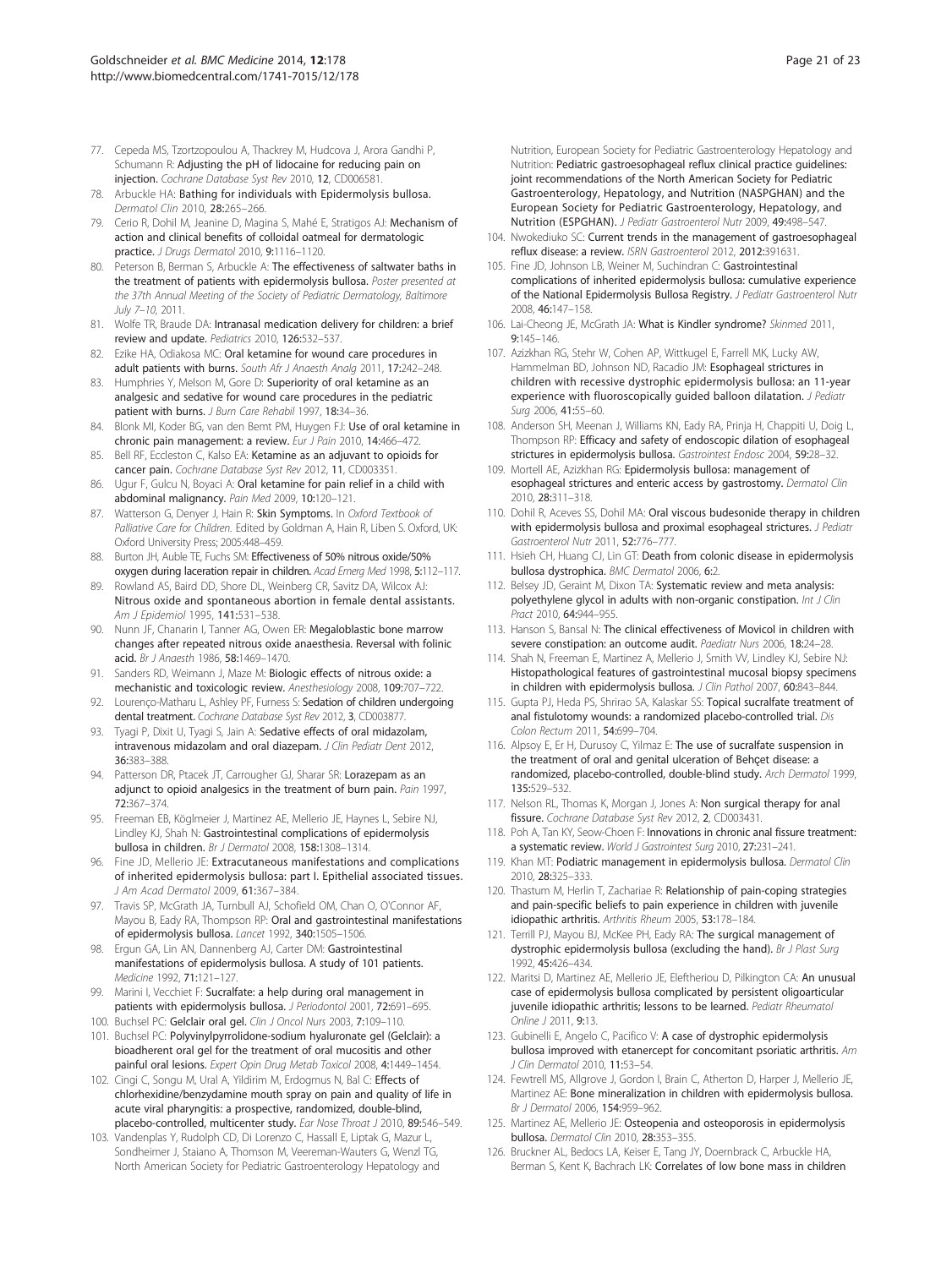<span id="page-21-0"></span>with generalized forms of epidermolysis bullosa. J Am Acad Dermatol 2011, 65:1001–1009.

- 127. Lacativa PG, Farias ML: Osteoporosis and inflammation. Arq Bras Endocrinol Metabol 2010, 54:123–132.
- 128. Tilg H, Moschen AR, Kaser A, Pines A, Dotan I: Gut, inflammation and osteoporosis: basic and clinical concepts. Gut 2008, 57:684–694.
- 129. Levis S, Theodore G: Summary of AHRQ's comparative effectiveness review of treatment to prevent fractures in men and women with low bone density or osteoporosis: update of the 2007 report. J Manag Care Pharm 2012, 18:S1–15. discussion S13.
- 130. Noguera A, Ros JB, Pavía C, Alcover E, Valls C, Villaronga M, González E: Bisphosphonates, a new treatment for glucocorticoid-induced osteoporosis in children. J Pediatr Endocrinol Metab 2003, 16:529–536.
- 131. Gandrud LM, Cheung JC, Daniels MW, Bachrach LK: Low-dose intravenous pamidronate reduces fractures in childhood osteoporosis. J Pediatr Endocrinol Metab 2003, 16:887–892.
- 132. Falcini F, Trapani S, Ermini M, Brandi ML: Intravenous administration of alendronate counteracts the in vivo effects of glucocorticoids on bone remodeling. Calcif Tissue Int 1996, 58:166–169.
- 133. Chou R, Qaseem A, Snow V, Casey D, Cross JT Jr, Shekelle P, Owens DK, Clinical Efficacy Assessment Subcommittee of the American College of Physicians, American College of Physicians, American Pain Society Low Back Pain Guidelines Panel: Diagnosis and treatment of low back pain: a joint clinical practice guideline from the American College of Physicians and the American Pain Society. Ann Intern Med 2007, 147:478–491.
- 134. Fine JD, Johnson LB, Weiner M, Stein A, Cash S, Deleoz J, Devries DT, Suchindran C: Eye involvement in inherited epidermolysis bullosa: experience of the National Epidermolysis Bullosa Registry. Am J Ophthalmol 2004, 138:254–262.
- 135. Figueira EC, Murrell DF, Coroneo MT: Ophthalmic involvement in inherited epidermolysis bullosa. Dermatol Clin 2010, 28:143–152.
- 136. Watson SL, Lee MH, Barker NH: Interventions for recurrent corneal erosions. Cochrane Database Syst Rev 2012, 9, CD001861.
- 137. Turner A, Rabiu M: Patching for corneal abrasion. Cochrane Database Syst Rev 2006, 2, CD004764.
- 138. Calder LA, Balasubramanian S, Fergusson D: Topical nonsteroidal anti-inflammatory drugs for corneal abrasions: meta-analysis of randomized trials. Acad Emerg Med 2005, 12:467–473.
- 139. Gibbins S, Stevens BJ, Yamada J, Dionne K, Campbell-Yeo M, Lee G, Caddell K, Johnston C, Taddio A: Validation of the Premature Infant Pain Profile-Revised (PIPP-R). Early Hum Dev 2014, 90:189–193.
- 140. Stevens BJ, Gibbins S, Yamada J, Dionne K, Lee G, Johnston C, Taddio A: The Premature Infant Pain Profile-Revised (PIPP-R): initial validation and feasibility. Clin J Pain 2014, 2014:238–243.
- 141. Hummel P, Puchalski M, Creech SD, Weiss MG: Clinical reliability and validity of the N-PASS: neonatal pain, agitation and sedation scale with prolonged pain. J Perinatol 2008, 28:55-60.
- 142. Krechel SW, Bildner J: CRIES: a new neonatal postoperative pain measurement score. Initial testing of validity and reliability. Paediatr Anaesth 1995, 5:53–61.
- 143. Lawrence J, Alcock D, McGrath P, Kay J, MacMurray SB, Dulberg C: The development of a tool to assess neonatal pain. Neonatal Netw 1993, 12:59–66.
- 144. Manworren RC, Hynan LS: Clinical validation of FLACC: preverbal patient pain scale. Pediatr Nurs 2003, 29:140–146.
- 145. Gill AM, Cousins A, Nunn AJ, Choonara IA: Opiate-induced respiratory depression in pediatric patients. Ann Pharmacother 1996, 30:125-129
- 146. Purcell-Jones G, Dormon F, Sumner E: The use of opioids in neonates. A retrospective study of 933 cases. Anaesthesia 1987, 42:1316–1320.
- 147. Lynn AM, Slattery JT: Morphine pharmacokinetics in early infancy. Anesthesiology 1987, 66:136–139.
- 148. Kart T, Christrup LL, Rasmussen M: Recommended use of morphine in neonates, infants and children based on a literature review: part 1–pharmacokinetics. Paediatr Anaesth 1997, 7:5–11.
- 149. Yamada J, Stinson J, Lamba J, Dickson A, McGrath PJ, Stevens B: A review of systematic reviews on pain interventions in hospitalized infants. Pain Res Manag 2008, 13:413–420.
- 150. Harrison D, Stevens B, Bueno M, Yamada J, Adams-Webber T, Beyene J, Ohlsson A: Efficacy of sweet solutions for analgesia in infants between 1 and 12 months of age: a systematic review. Arch Dis Child 2010, 95:406–413.
- 151. Cignacco EL, Sellam G, Stoffel L, Gerull R, Nelle M, Anand KJ, Engberg S: Oral sucrose and "facilitated tucking" for repeated pain relief in preterms: a randomized controlled trial. Pediatrics 2012, 129:299–308.
- 152. Mellerio JE, Weiner M, Denyer JE, Pillay EI, Lucky AW, Bruckner A, Palisson F: Medical management of epidermolysis bullosa: Proceedings of the IInd International Symposium of Epidermolysis Bullosa, Santiago, Chile, 2005. Int J Dermatol 2007, 46:795–800.
- 153. Tremlett M, Anderson BJ, Wolf A: Pro-con debate: is codeine a drug that still has a useful role in pediatric practice? Paediatr Anaesth 2010, 20:183–194.
- 154. MacDonald N, MacLeod SM: Has the time come to phase out codeine? CMAJ 2010, 182:1825.
- 155. Allegaert K, Naulaers G: Gabapentin as part of multimodal analgesia in a newborn with epidermolysis bullosa. Paediatr Anaesth 2010, 20:972–973.
- 156. Saroyan JM, Tresgallo ME, Farkouh C, Morel KD, Schecter WS: The use of oral ketamine for analgesia with dressing change in an infant with epidermolysis bullosa: report of a case. Paediatr Dermatol 2009, 26:764–766.
- 157. Jevtovic-Todorovic V: Anesthesia and the developing brain: are we getting closer to understanding the truth? Curr Opin Anaesthesiol 2011, 24:395–399.
- 158. Fine JD, Johnson LB, Weiner M, Suchindran C: Cause-specific risks of childhood death in epidermolysis bullosa. J Pediatr 2008, 152:276-280.
- 159. Yuen WY, Duipmans JC, Molenbuur B, Herpertz I, Mandema JM, Jonkman MF: Long-term follow-up of patient with Herlitz-type junctional epidermolysis bullosa. Br J Dermatol 2012, 167:374–382.
- 160. Kho YC, Rhodes LM, Robertson SJ, Su J, Varigos G, Robertson I, Hogan P, Orchard D, Murrell DF: Epidemiology of epidermolysis bullosa in the antipodes: the Australasian epidermolysis bullosa registry with a focus on Herlitz junctional epidermolysis bullosa. Arch Dermatol 2010, 146:635–640.
- 161. Fine JD, Johnson LB, Weiner M, Li KP, Suchindran C: Epidermolysis bullosa and the risk of life-threatening cancers: the National EB Registry experience, 1986–2006. J Am Acad Dermatol 2009, 60:203–211.
- 162. Fine JD, Johnson LB, Weiner M, Stein A, Cash S, DeLeoz J, Devries DT, Suchindran C: Inherited epidermolysis bullosa and the risk of death from renal disease: experience of the National Epidermolysis Bullosa Registry. Am J Kidney Dis 2004, 44:651–660.
- 163. Fine JD, Hall M, Weiner M, Li KP, Suchindran C: The risk of cardiomyopathy in inherited epidermolysis bullosa. Br J Dermatol 2008, 159:677–682.
- 164. Fine JD, Johnson LB, Weiner M, Suchindran C: Tracheolaryngeal complications of inherited epidermolysis bullosa: cumulative experience of the National Epidermolysis Bullosa Registry. Laryngoscope 2007, 117:1652–1660.
- 165. Craig F, Abu-Saad Huijer H, Benini F, Kuttner L, Wood C, Feraris PC, Zernikow B: IMPaCCT: standards of paediatric palliative care. Eur J Pall Care 2007,  $14.1 - 7$
- 166. American Academy of Pediatrics. Committee on Bioethics and Committee on Hospital Care: Palliative care for children. Pediatrics 2000, 106:351–357.
- 167. World Health Organization Definition of Palliative Care. Available at: [http://www.who.int/cancer/palliative/definition/en/.](http://www.who.int/cancer/palliative/definition/en/)
- 168. Mallipeddi R: Epidermolysis bullosa and cancer. Clin Exp Dermatol 2002, 27:616–623.
- 169. World Health Organization: WHO Guidelines on the Pharmacological Treatment of Persisting Pain in Children with Medical Illnesses. Geneva, Switzerland: WHO Press, World Health Organization; 2012.
- 170. Mercadante S: Opioid titration in cancer pain: a critical review. Eur J Pain 2007, 11:823–830.
- 171. Bruera E, Pereira J, Watanabe S, Belzile M, Kuehn N, Hanson J: Opioid rotation in patients with cancer pain: a retrospective comparison of dose ratios between methadone, hydromorphone, and morphine. Cancer 1996, 78:852–857.
- 172. Quigley C: Opioid switching to improve pain relief and drug tolerability. Cochrane Database Syst Rev 2004, 3, CD004847.
- 173. Gagnon B, Almahrezi A, Schreier G: Methadone in the treatment of neuropathic pain. Pain Res Manag 2003, 8:149–154.
- 174. McNicol ED, Carr DB, Eisenberg E: Opioids for neuropathic pain. Cochrane Database Syst Rev 2006, 8, CD006146.
- 175. Clements JA, Nimmo WS, Grant IS: Bioavailability, pharmacokinetics and analgesic activity of ketamine in humans. J Pharm Sci 1982, 71:539–542.